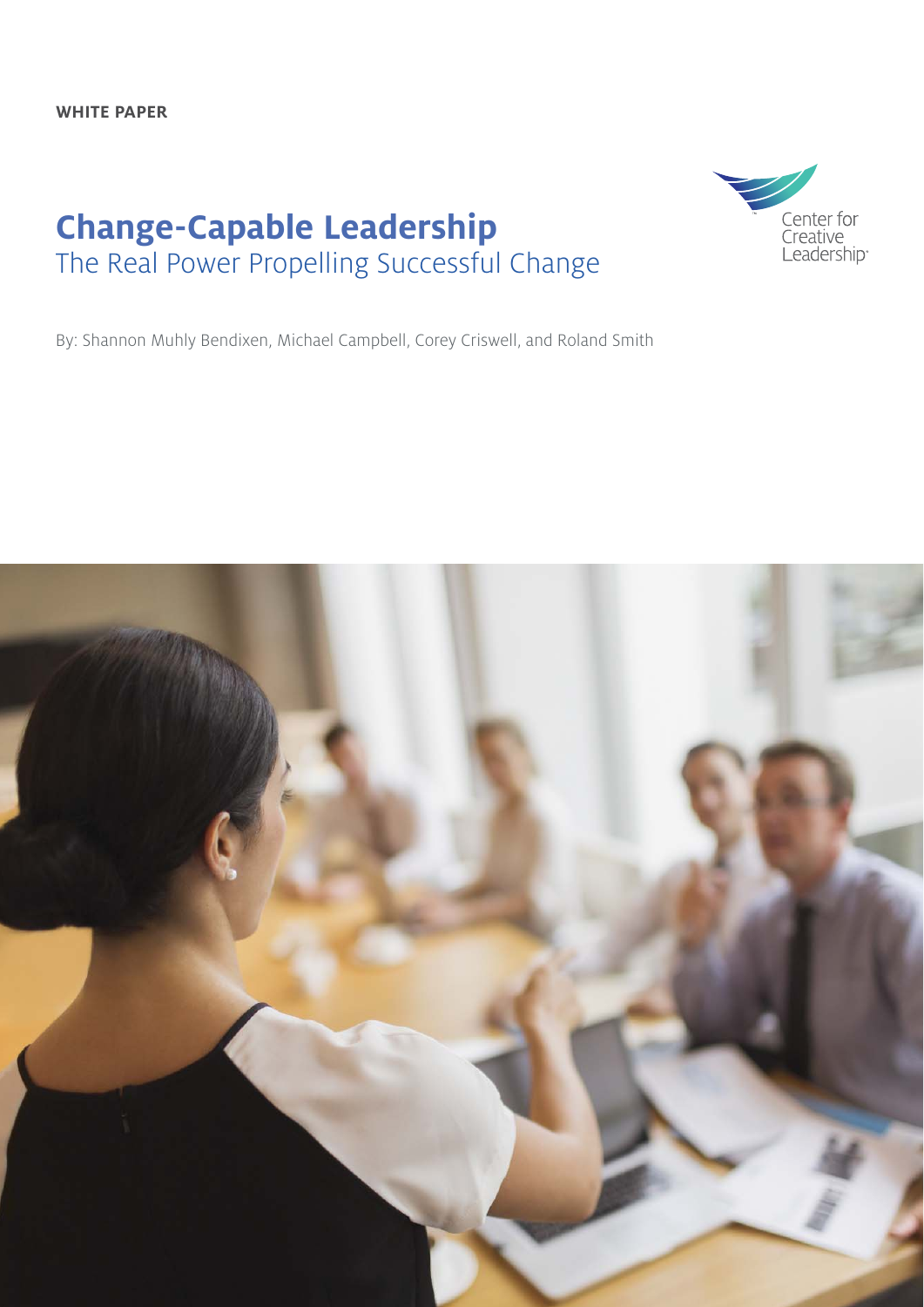

# Contents

| The Big Idea                            | 1              |
|-----------------------------------------|----------------|
| Introduction                            | $\mathfrak{D}$ |
| Focus on Capability                     | 3              |
| Key Business Challenges                 | 4              |
| Change-Capable Leadership               | 10             |
| The Nine Change Competencies            | 11             |
| What Happened in the Two Change Stories | 16             |
| Be a Change Capable Leader              | 17             |
| About This Research                     | 18             |
| Endnotes                                | 20             |
| About the Authors                       | 21             |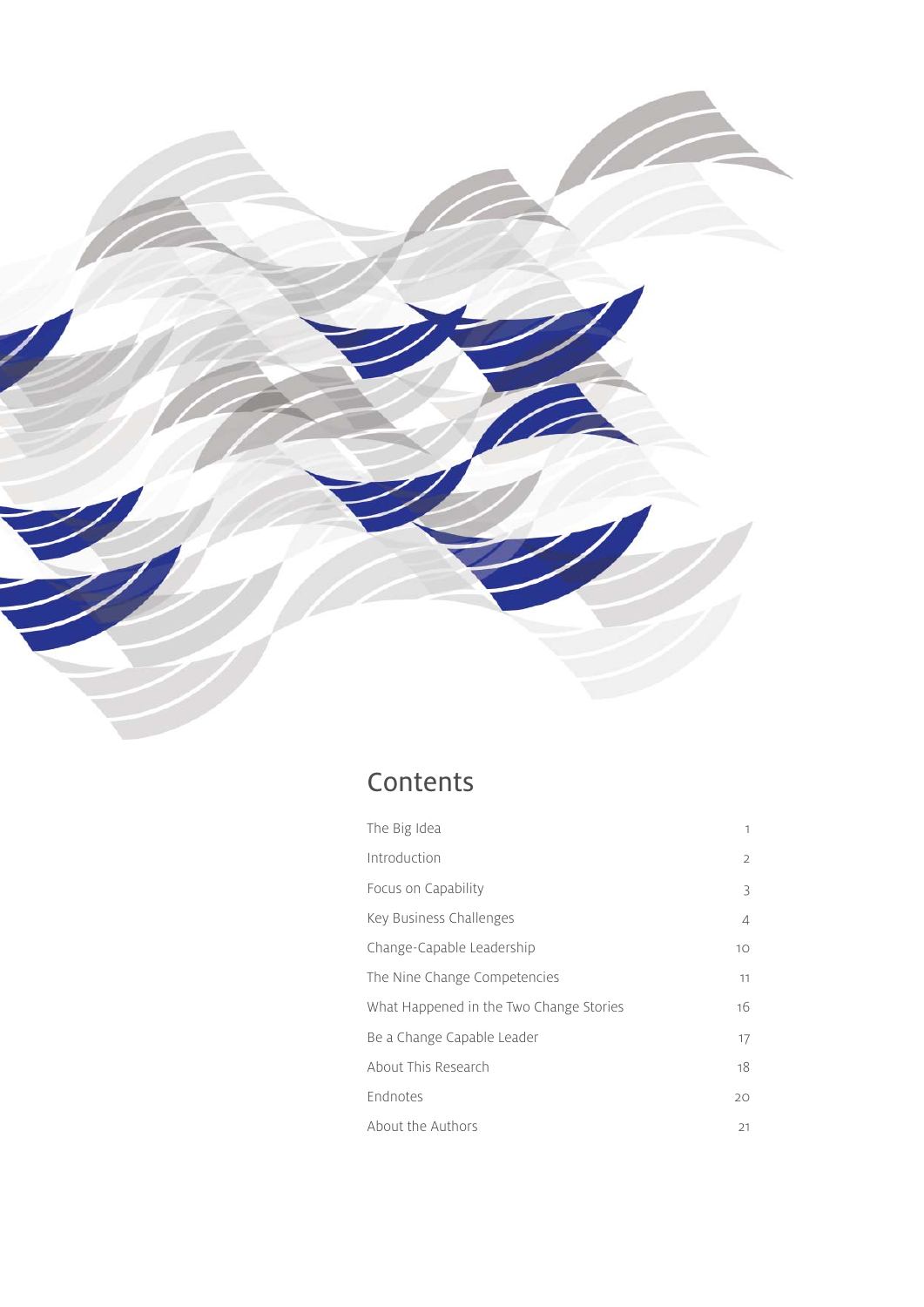

# **The Big Idea**

If you could ask 275 senior executive leaders about how to lead change, what would they have to say? What if they talked about the most important factors for success, what you should do more of, do less of, or avoid all together? What if their experiences could help you lead change in your organization and provide an early warning system to avoid failure?

Do we have your attention?

If you are a leader facing complex business challenges in your organization that require changes in the way people have always done things, we offer the following insights from the senior executives we asked about their experiences in leading change:

- **1. Change yourself.** Leading change successfully means spending time outside of your comfort zone. As the individual leading an initiative you must change your mindset, actions, and behaviors.
- **2. Don't go it alone**. Leading change is a team activity. People come together driven by a compelling, and frequently communicated, message about why we are changing.
- **3. Know the signs**. Recognize the early warning signs that indicate an initiative is starting to derail.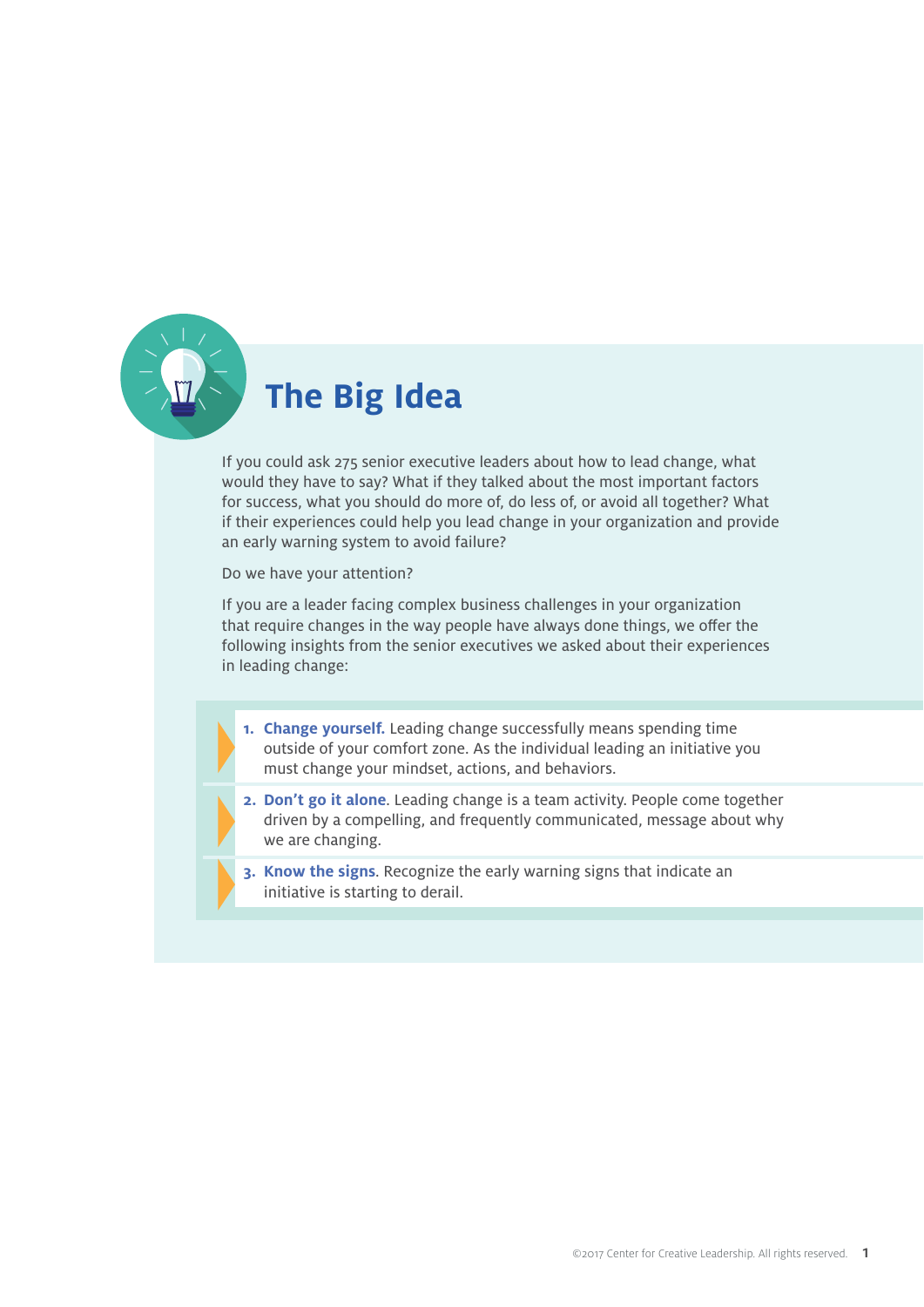# **Introduction**

When you ask senior leaders to describe the key business challenges they are facing within their organizations you tend to find the same few challenges repeated. These challenges often deal with having the right talent, improving operational efficiency, spurring innovation, and driving growth.<sup>i</sup> Regardless of your place in the organizational hierarchy, these challenges (or variations) probably sound familiar. Why is it that these issues emerge year after year? What is at the root of an organization's continual struggle to manage these challenges? One of the root causes is that they all require change—the need to move from an existing state to a new and different state. As it turns out, success in leading change is mixed and disappointing.<sup>ii</sup>

This is probably not a surprise. But why does it happen this way?

**Imagine you've been asked to lead a major change in your organization. What would you do? What are the steps? What's the secret to leading, navigating, or executing a successful change initiative?**

There are a number of change models available to guide you. Many of these models describe a similar process that includes making the case, creating the new future, getting it implemented, and keeping it going.<sup>iii</sup>

If we have good models, then why is change so difficult? The easy and obvious reason is that a model can't capture the real-life unpredictability of change initiatives. When we went deeper into this reasoning, we found that leaders didn't know what to do or how to behave when leading change.

We wanted to know more about what leaders do when leading change, $\dot{v}$  and we refer to what leaders do as Change-Capable Leadership™.

What follows is not a change-management model. Instead, we focus on what leaders do when a change is successful and what leaders do when a change is unsuccessful. We asked 148 senior executive leaders about a change they successfully navigated in the past 12 to 18 months. They described the challenge they faced and what they believe contributed to the successful execution of that change. Their responses include the behaviors they displayed, the actions they took, and the mindsets they adopted. We also asked a different group of 127 executives about a change with an unsuccessful outcome within the past 12 to 18 months. They also described the challenges they faced and the behaviors they displayed. See the About This Research section for more details.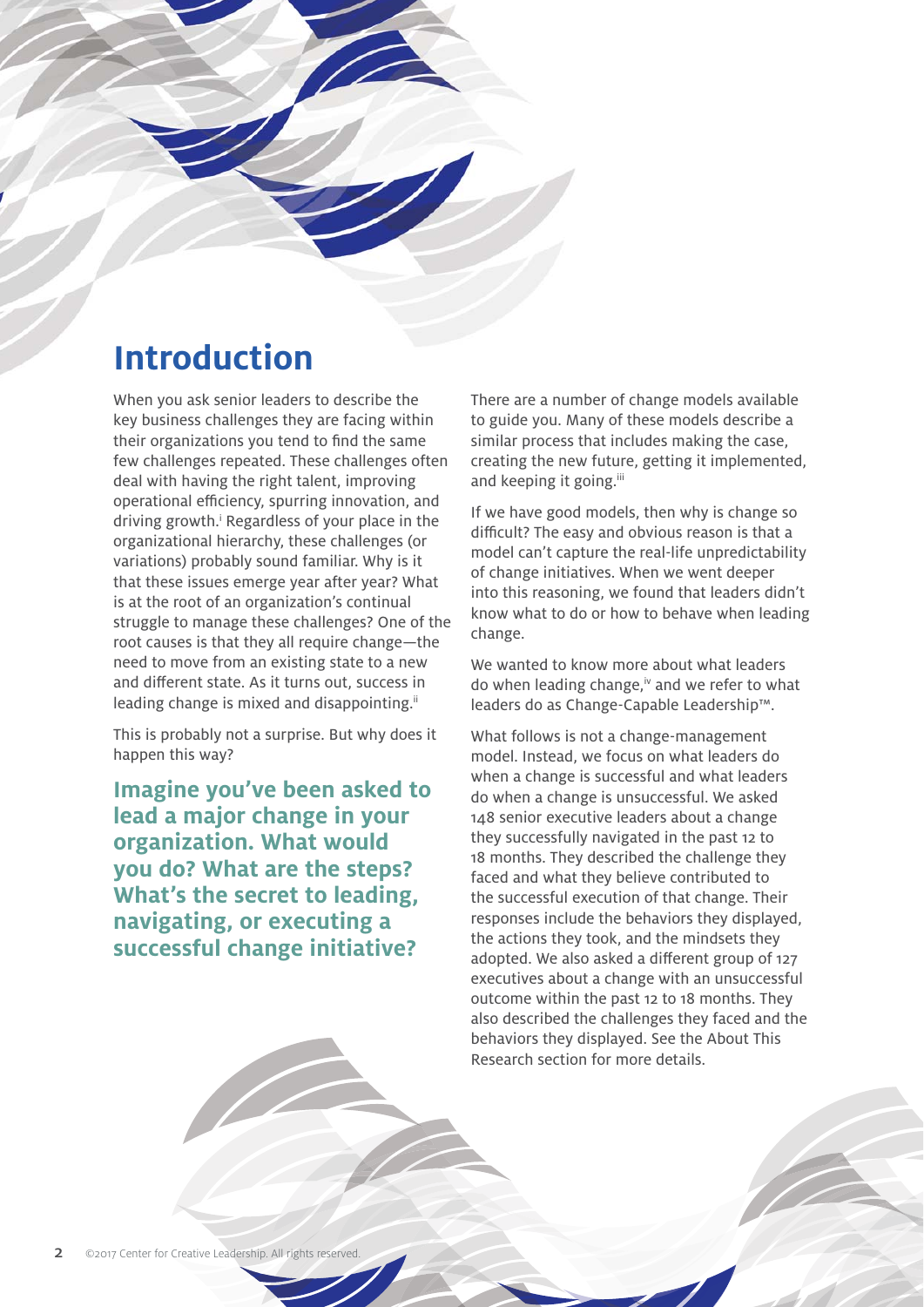

# **Focus on Capability**

We are defining Change-Capable Leadership as the individual and collective actions, behaviors, and mindsets needed to lead change effectively. Our intent is not to discourage the use of changemanagement models. Models such as these are valuable and necessary tools. We are focusing on capability, however, because a good changemanagement model is not enough. Changemanagement models focus on what to do, or on the typical steps required in spearheading a change initiative. But organizational changes are rarely linear, almost always continuous,<sup>v</sup> and are often numerous and simultaneous.

Change-Capable Leadership is about how to behave while doing the work of change. It is about how to forge a common direction around change, and how to align people and resources toward that change direction. Perhaps most importantly, it is about how to build the collective commitment (often referred to as buy-in) to making the change effort successful.<sup>vi</sup>

Our findings on Change-Capable Leadership are in line with what underlies most research-based change management theories, which is a focus on both process and people.vii

By process, we mean managing the change like a project. This involves making the case for change, creating a plan, identifying action steps, and monitoring progress. A process focus is logical, linear, and emphasizes changes in systems and structures.

By people, we mean understanding that nothing really changes unless people change. Influencing others, communicating a vision, listening, including others, and guiding others through the emotions of change are critical for success. The people side of change is messier, can't be planned, and leads to changes in beliefs, behaviors, and organizational culture.viii

We focus on the specific behaviors described by senior leaders related to both the process and the people side of change. We also describe an element that is often missing in change management models, but is perhaps the most critical for leading successful change: a focus on the mindsets and intentionality of the person leading the change.

In this paper we describe Change-Capable Leadership in terms of



Before we describe Change-Capable Leadership in detail, let's first be clear on the types of key business challenges described by the senior executive leaders we surveyed.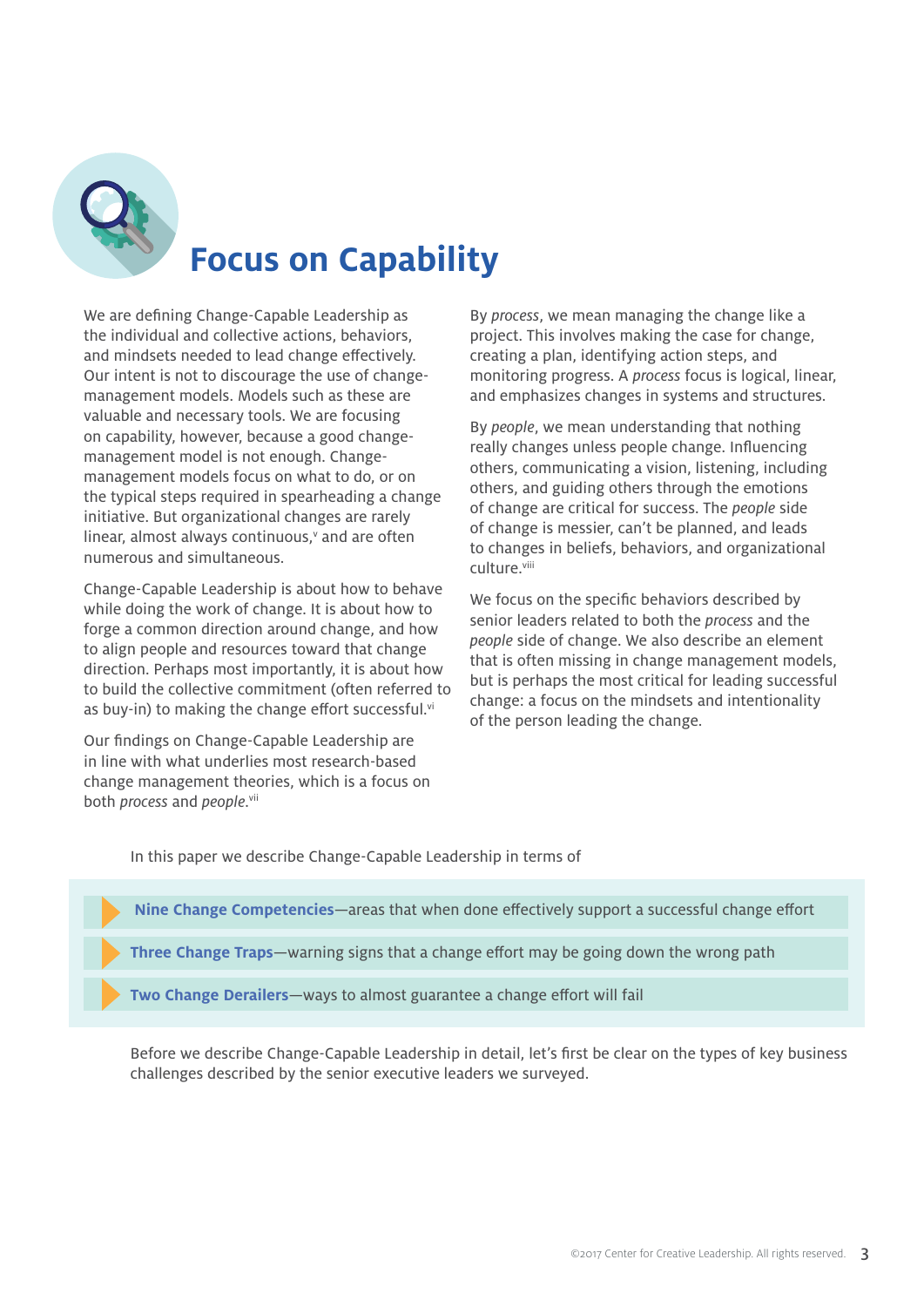

# **Key Business Challenges**

Let's take a look at two challenges described by two different senior executive leaders (names have been changed to protect anonymity).

## **STORY 1: A New Initiative**

As a corporate officer leading a key functional area in an energy sector company, David's assessment was that processes were too paper-intensive and that employees were reactive to customer needs rather than proactive at seeking out new opportunities. He wanted to create an environment that was strategic by improving systems to leverage market knowledge. He then wanted to use that knowledge to work collaboratively with customers and anticipate their needs.

## **STORY 2: An Acquisition**

As the president and chief executive officer of a successful bank, Amaya's organization acquired a check-cashing company with nearly 500 employees and 55 offices. It was a large strategic acquisition with much opportunity and risk. The acquisition would position the bank to create an innovative business model that could change the industry. Amaya wanted to integrate the two organizations by having the senior management teams work together and take the best from each company's culture.

These stories are representative of the types of complex change efforts underlying the key business challenges described to us by these senior leaders. One of these efforts was successful, the other unsuccessful. Can you tell which is which?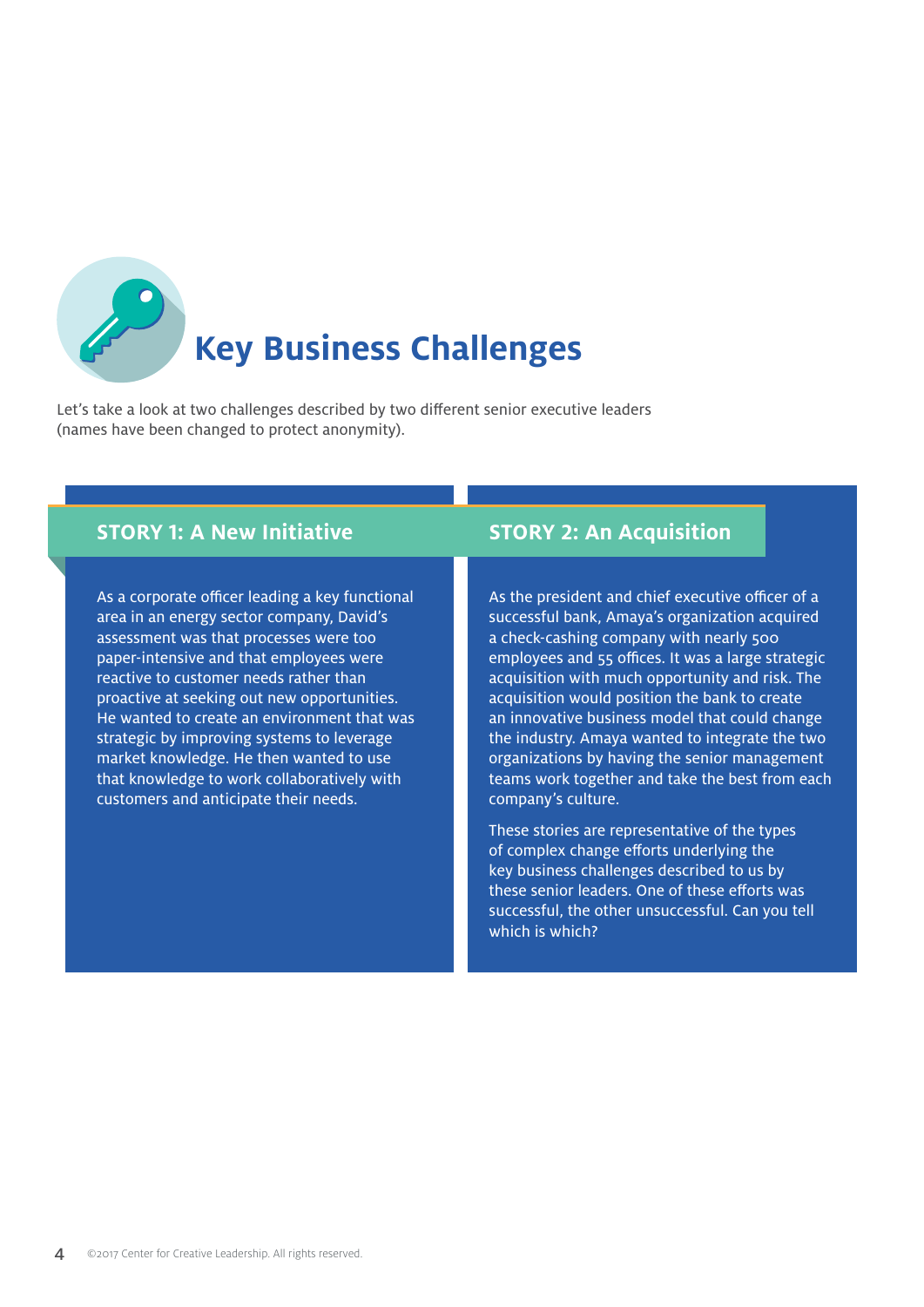

## **Successful Change Efforts**

We were interested in the types of change these leaders successfully led and the context of the change. Were these changes part of a larger strategy? Or, did the need to change emerge out of some unexpected circumstance? Leaders described more examples of planned change than emergent change.

Planned changes are deliberate decisions to change based on an existing or future need of strategic importance. Examples of planned changes included:

Establishing or updating an internal organizational process to address a change in regulations, to increase operational efficiencies, to reduce costs, or to respond to market conditions

"Changing the way our organization does business so that it can successfully compete in a changing healthcare environment. Gradual change through the late 1990s and 2000s in how pharmaceutical companies compete, in what decision makers demand, and in innovations to address these demands by our competitors. More recently, change has been accelerated as governments restructure the way healthcare is provided and funded in their respective societies."

– Vice President & Chief Medical Officer, Pharmaceutical Company

Expansion into new markets, new regions, increasing market share, or establishing new partnerships

"Transformation of the Finance and Operations organization in order to lay the foundation for future growth. Transformation included business strategy, operating model, processes, structure, and people. Market share of the company in the Americas is around 5% while the markets in Europe and Asia are starting to saturate."

– Chief Executive Officer & Chief Operations Officer, Technology Company

#### Restructuring groups, operations, and functions, mergers and acquisitions

"As a result of a new direction and focus within our organization, I reorganized and realigned the people within the second largest group of the organization. This was a major change initiative. The organization had a fairly singular focus for a number of years and the decision was made to diversify. This required a major shift in roles, responsibilities, and focus.

– Senior Vice President & Chief Legal Officer, Trade Association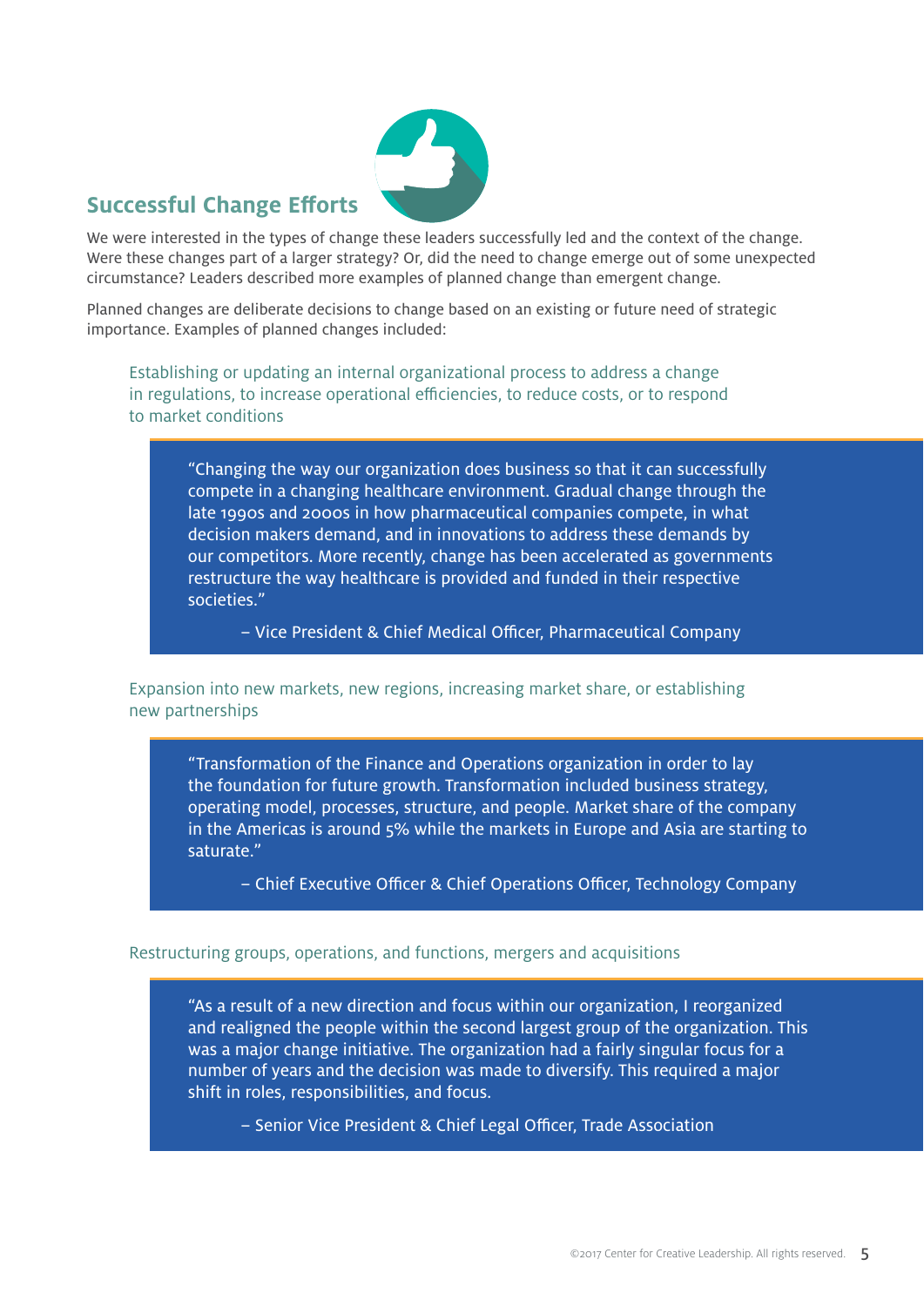Emergent changes were the result of reactions to unplanned or unexpected circumstances, often due to external forces or a crisis. Examples of emergent changes included:

The global economic slowdown created emergent changes such as low cash and limited access to credit, the loss of a major client or the cancellation of new work, requirements to reduce costs, and the renegotiation of labor contracts.

"Negotiating a two-year collective agreement with the union in these economically challenging times when expectations were high for big gains. The current economic downturn resulted in a 35% drop in revenues."

– Executive Vice President & Chief Operating Officer, Tourism Company

"A plant with a significant debt burden and forward projections indicated that cash flow would not cover debt service within 18 months. Insolvency was certain without intervention."

– Managing Director, Energy Company

"How to grow the company after the loss of our biggest client representing up to 30% of our annual revenue. It was a major challenge that affected the whole company from a revenue, profit, and bonus perspective. Additionally, it created uncertainty about job security, especially with the team dedicated to that client."

– President, Marketing Company

The sudden departure of a senior leader, being placed in a new role, or an unexpected tragedy.

"Our COO left and a new CEO and new COO were appointed. The new CEO and the chairman and founder decided to take advantage of the change to force the company to change from familiar structures to a new matrix that supports market verticals and key business trends."

– Vice President, Marketing & Sales Company

"I joined a company in tough financial shape and was hired to return it to profi tability. We had the wrong product, we had alienated our customer, our marketing was wrong, and my team's spirits were beaten down."

– President, Apparel Company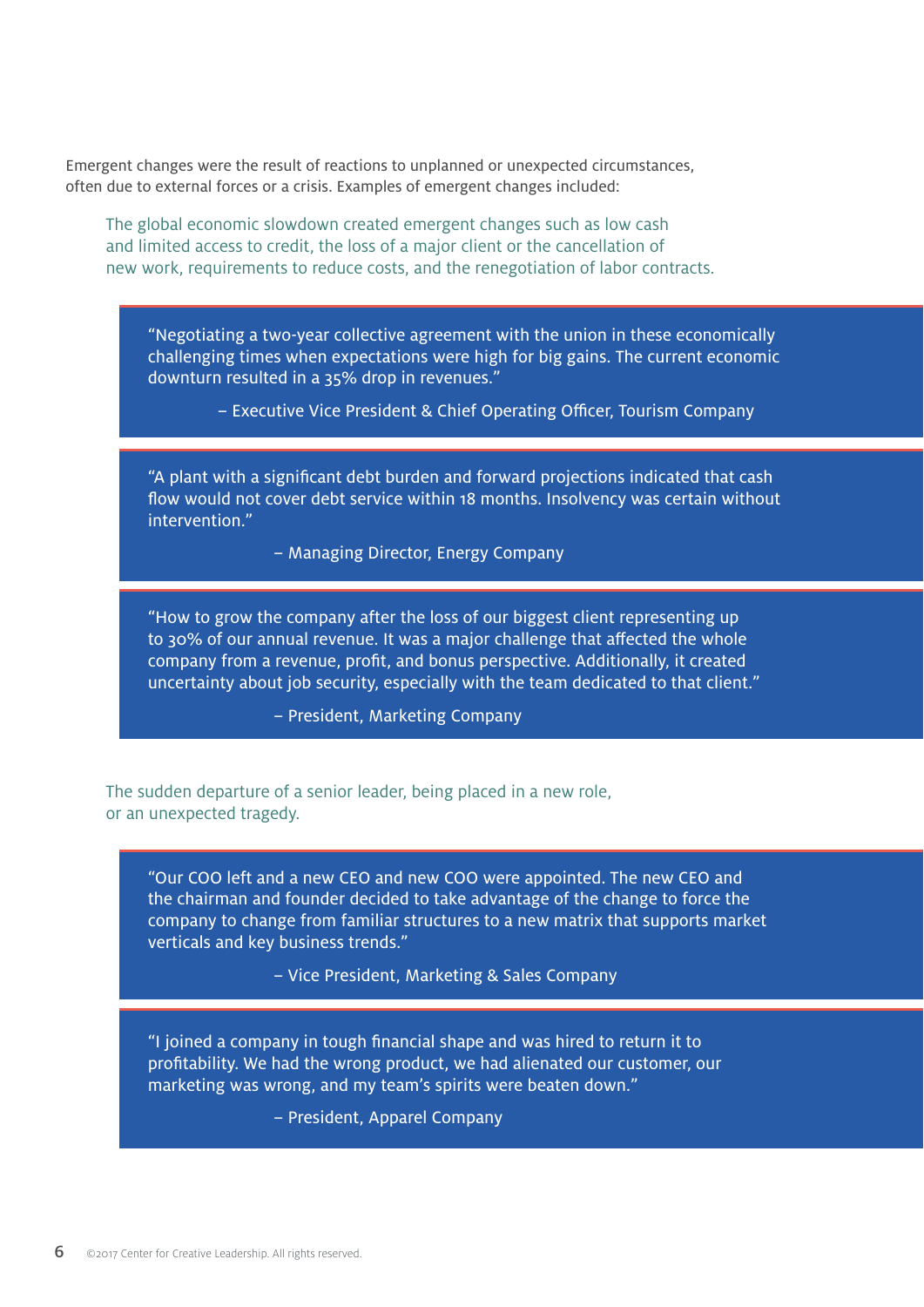

## **Unsuccessful Change Efforts**

Discussing an unsuccessful change effort is typically not a favorite topic for senior leaders. We asked anyway. Three interesting patterns emerged from analyzing these stories.

The first is that there was no discernible difference in the types of change efforts described as unsuccessful compared to those described as successful. The unsuccessful change efforts were also planned and emergent. There were very similar initiatives, within both successful and unsuccessful change efforts, to improve processes, expand markets, restructure, merge or acquire, and respond to the global financial crisis. Remember the two stories? The type of change effort does not appear to determine whether it is successful or unsuccessful.

The second pattern is that leaders name similar reasons for why the change efforts were unsuccessful. While the reasons may appear obvious in hindsight, they are presented here as an early warning system, at the organizational level, for evaluating your change effort.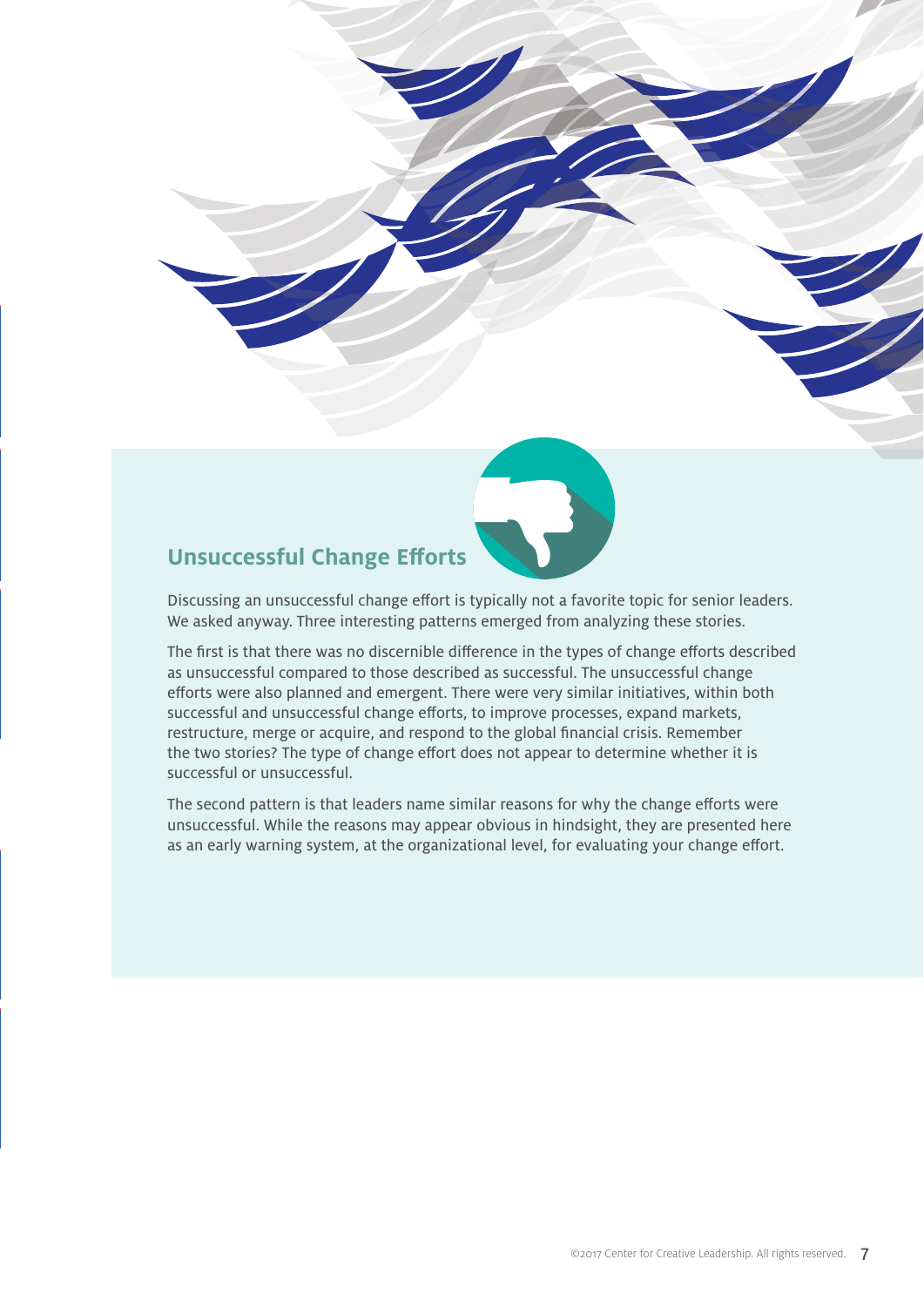# 8 **ORGANIZATIONAL WARNING SIGN NO. 1: Lack of Commitment at Multiple Levels**

For many leaders, the change effort never had traction in the organization. There was a lack of urgency,<sup> $ix$ </sup> support, or effort toward the change. Table 1 describes organizational warning signs for three levels: Superiors or Board, Peers, and Direct Reports.

## **TABLE 1 ORGANIZATIONAL WARNING SIGNS FOR LACK OF COMMITMENT**

#### **SUPERIORS OR BOARD**

- No visible support
- Taking no personal accountability
- Indecision to act
- Reacting to a symptom and not the core issue
- Less likely to notice or engage in current issues because of previous successes
- Not committing sufficient resources

#### **PEERS**

- Not wanting to give up control
- Privately saying change is needed, but publicly not taking action
- Expressing displeasure
- Voicing negativity
- Conveying frustration
- Giving up

#### **DIRECT REPORTS**

- Feeling like the challenge is too big to be fixed
- Taking things personally
- Going back to old ways when implementation becomes difficult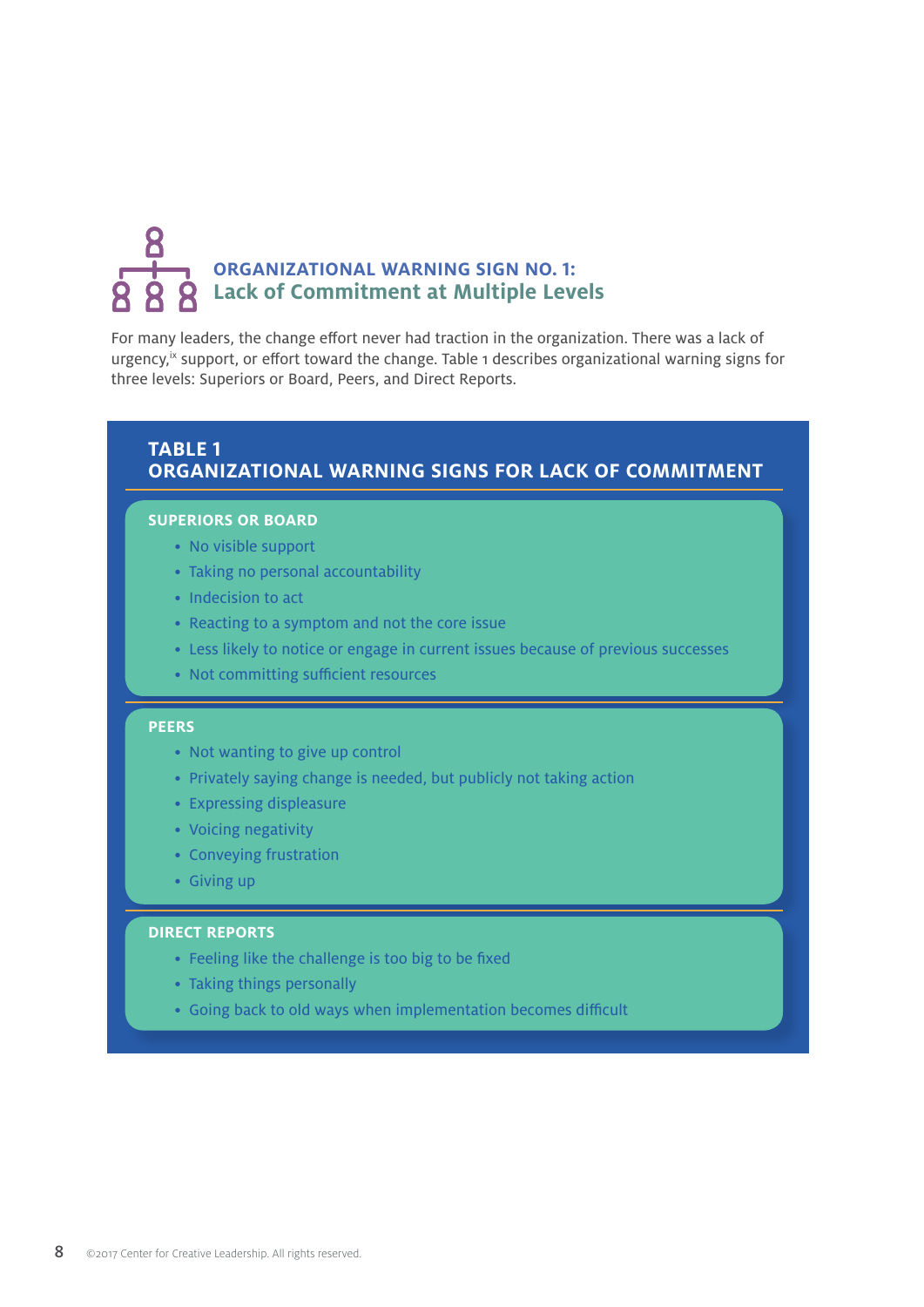## **ORGANIZATIONAL WARNING SIGN NO. 2: Poor Decision Making and Planning at the Beginning of an Effort**

From inaccurate initial assessments and forecasts to misjudging the complexity of the challenge, many senior leaders described how poor decisions and a lack of diligence at the beginning of the change resulted in an unsuccessful outcome. Because of poor decision making and planning, these organizations ended up committing too many resources. Their efforts were spread too thin and lacked the talent needed to execute the change.

"We had emerging requirements that we could not fund out of our appropriated budget and the initial estimate was too low. I did not initiate early enough and work with peers to get better quality input."

- Director for Operations, Aerospace & Defense Company



The counterproductive attitudes and actions of a person in a position of power can doom a change effort. Research has found that three of the most common reasons people resist change is they don't like change in general, they don't like this change, and/or they don't like you.<sup>x</sup>

For example, some of the leaders described situations where they had to step in and clean up a change they inherited from the destructive and toxic leader before them. These leaders knew that to lead a successful change effort they needed to understand what they were stepping into to avoid making the same mistakes the leader before them made. Examples from the leaders in our sample included

having to step into a role where a previous leader created the challenge and now the new leader is left to clean up the mess

having to step in when the leader in place is too tactical and turnover is high

having to step in after a leader who had a high need to control the executive team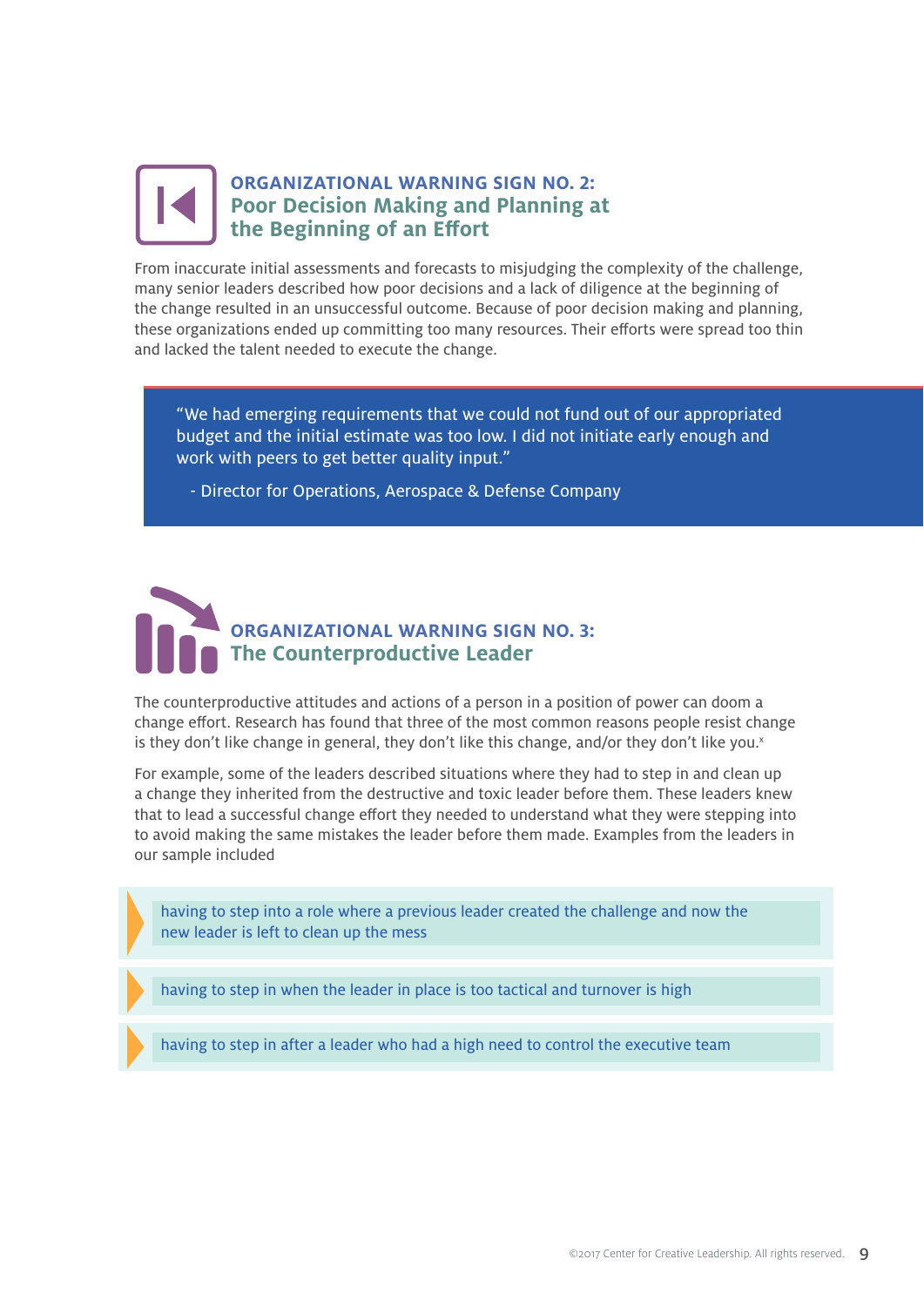## **Back to Our Two Change Stories**

Now that we have shared more about the changes experienced by these senior executive leaders, can you tell from the description of the two change efforts which one was successful and which one was unsuccessful?

To determine the difference we need to understand what leaders do. We need to understand Change-Capable Leadership.

# **Change-Capable Leadership**

We wanted to know what leaders do when they are successful in leading change, and what they do when they are unsuccessful. We asked them about the behaviors they displayed while leading the change, what worked and how they adapted (or didn't adapt) their approach. Through our analysis of their responses, we identified nine competencies (sets of behaviors and actions) describing what leaders do when change is successful and three behavioral traps leaders should avoid. We also identified two change derailers (sets of behaviors that lead to unsuccessful change).

Let's think about Change-Capable Leadership as a bicycle. Like a change, a bicycle is about forward movement. The wheels of this bicycle are what we call "Leading Process" and "Leading People." Leading Process is the front wheel of the bicycle. It controls the steering and direction. The front wheel represents a leader's ability to initiate, strategize, and execute change. The back wheel is Leading People. It provides the stability needed for the ups, downs, turns, and faster travel to the destination. This wheel represents a leader's ability to provide emotional support, a process of continual learning during the course of the change effort, and to influence stakeholders.

With these two wheels, the bicycle can move, just not very fast, very far, or very efficiently. It goes nowhere if it has to travel uphill, moves quickly depending on the slope of the downhill, and moves at a snail's pace when the terrain is flat. One of these three descriptions is probably how organizational change efforts have felt to you in the past. If you're lucky, you're on a downhill, and the change effort goes so smoothly that all you needed was one wheel. Most of the time it feels more like the other two scenarios: going nowhere, or working hard and making very little progress.

What's missing is a system for propulsion, and deliberate propulsion is the critical element of Change-Capable Leadership. Let's talk about the chain that connects the gear to the back wheel. The chain is the way a leader connects the change message with the motivations of people to build broad organizational commitment. The pedals turn the chain and represent how a leader must work with others to move forward. A bike requires two pedals to move forward in the same way leading change requires working in tandem with others. Imagine how hard it would be to move a bike forward with just one pedal! Lastly, who is riding the bike? The rider must commit to keeping the bike steady and balanced by adapting to the twists and turns of the journey. How hard and how fast the bike moves depends mostly on the mindset and determination of its rider.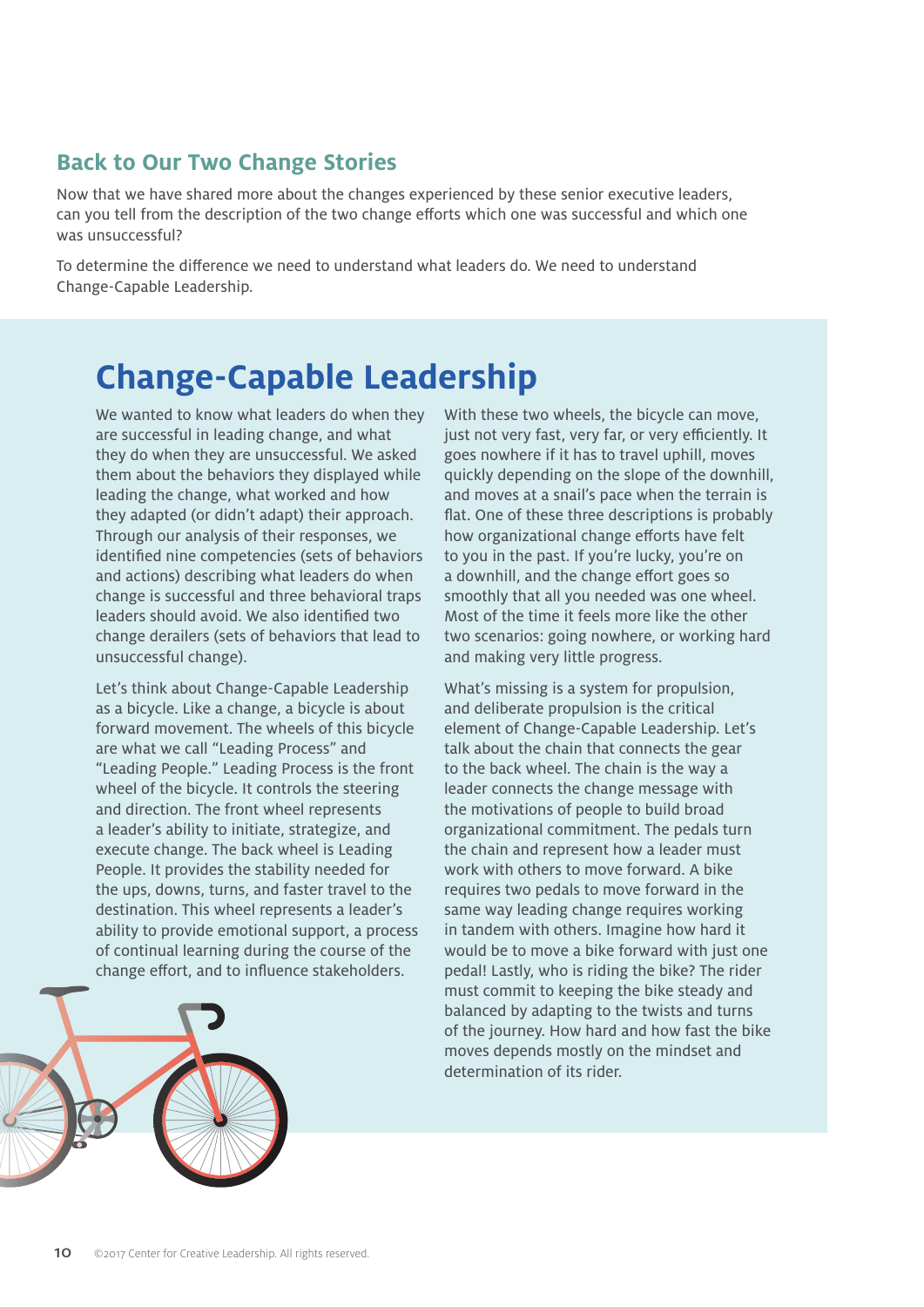# **The Nine Change Competencies**

The nine change competencies are grouped into three categories. They are "Leading the Process," "Leading People," and what we call the "Three Cs of Change." We start by describing the Three Cs of Change because they are at the heart of leading successful change.

## **The Three Cs of Change: Propelling Successful Change**

Through our analysis, three themes emerged most frequently from the behaviors and actions described by these leaders, suggesting they are critical to leading successful change. We refer to them as the Three Cs of Change: Communicate, Collaborate, and Commit. The descriptions of these particular competencies revealed intentionality behind these leaders' ambitions and a purposeful focus on mindset. This cluster represents the glue for all change efforts, holding together the process and the ways a leader connects with others.

#### **COMMUNICATE**

#### **Knowing what to say and how to say it to build and sustain commitment to the change**

While unsuccessful leaders had a tendency to focus on the what behind the change, successful leaders focused on communicating the what and the why behind the change. The why is critical and focuses on the purpose behind the change effort. Leaders who connected the change to the values of the organization or explained the benefits behind the change were more successful at achieving buy-in and creating a sense of urgency, both of which contribute to successful change outcomes. They determined the most important message, shared it more widely, more frequently, and with candor.<sup>xi</sup>

#### **COLLABORATE**

#### **Bringing people together to plan and execute the change**

Leaders of successful change built teams, worked across boundaries, and encouraged employees to take on responsibilities and tackle challenges. They also encouraged employees to break out of their individual silos, refused to tolerate competition, and included their employees in creating solutions and ideas on implementing the change. These leaders included employees early on in the decision-making process, and described employees as having a high level of buy-in and can-do attitudes. Leaders of unsuccessful change lamented that they didn't include employees early or often enough in the initial stages of the change effort.<sup>xii</sup>

#### **COMMIT**

#### **Changing yourself in service of the change goal**

Changing yourself means recognizing when your beliefs, approaches, and behaviors need to shift based on the effort you are leading. One of the frequently mentioned approaches shared by leaders of successful change was displaying a positive attitude and enthusiasm toward the change. These leaders were resilient, didn't give up in the face of adversity or opposition, and stepped out of their comfort zone. They became role models to the rest of the organization with their ambition, efficiency, and positive mindset. These leaders also devoted more time to the change effort and focused on the big picture rather than the dayto-day needs. On the other hand, leaders of unsuccessful change didn't adapt and instead expressed negativity and were impatient with a lack of results.<sup>xiii</sup>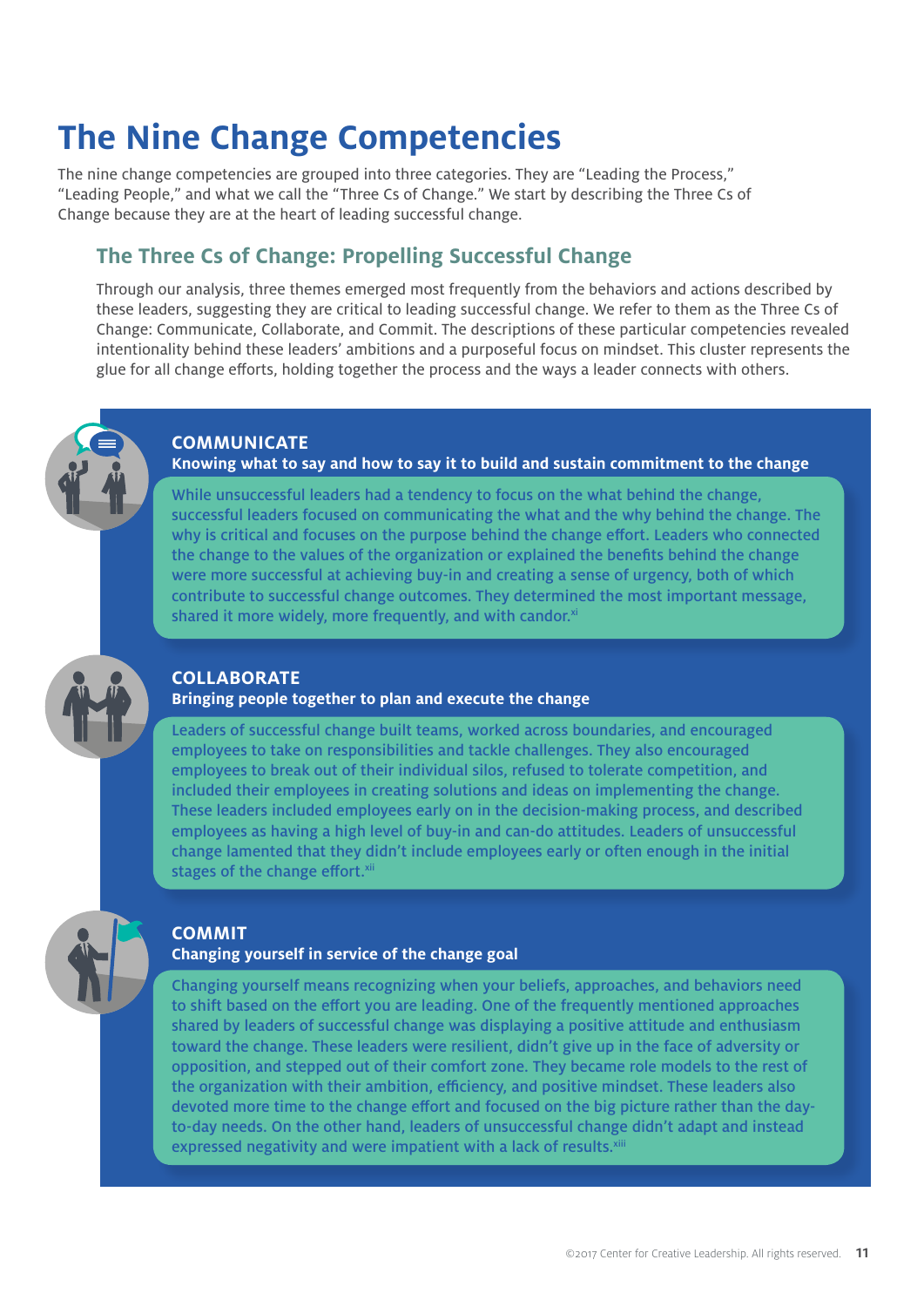## **Leading the Process: Steering Change in the Right Direction**

This set of change competencies helps leaders guide the change process from beginning to end. There are three broad stages of a change-management process. They are initiation, planning, and implementation. Senior executive leaders described similar sets of behaviors and actions they found important at each of these three stages: initiate, strategize, and execute.



#### **INITIATE Creating the case for change**

Leaders of successful change made the case for change through evaluating the business context, understanding the purpose of the change, developing a clear vision and desired outcome, and identifying a common goal to achieve. While leaders of unsuccessful change also described these same processes at the beginning of a change, they acknowledged they didn't focus on them enough or to the degree needed and failed to achieve a common understanding of the goal, which inevitably started the change off on the wrong foot.

#### **STRATEGIZE Developing the change plan**

Leaders of successful change developed a strategy and clear action plan that included priorities, timelines, tasks, structures, behaviors, and resources. During the development of the change plan, these leaders also defined what the change would not include. Defining what doesn't change is important because questions about what stays the same will inevitably surface. Leaders of unsuccessful change admitted to not listening enough to concerns or questions, as well as not defining success up front, which hampered progress and talent retention.

#### **EXECUTE**

#### **Implementing and monitoring the change plan**

Leaders of successful change translated the strategy into execution. Leaders focused on the importance of getting key players into key positions and, if needed, removing people impeding the change. They also focused on making sure roles and responsibilities were understood and people were held accountable. Additionally, they broke massive projects into chunks to get small wins early and build momentum. Lastly, these leaders established metrics for success and created systems for monitoring progress. Conversely, leaders of unsuccessful change got mired in the details of implementation at various points. They began micromanaging or became too aggressive in pushing the business forward, which did not allow time to step back and see the bigger picture.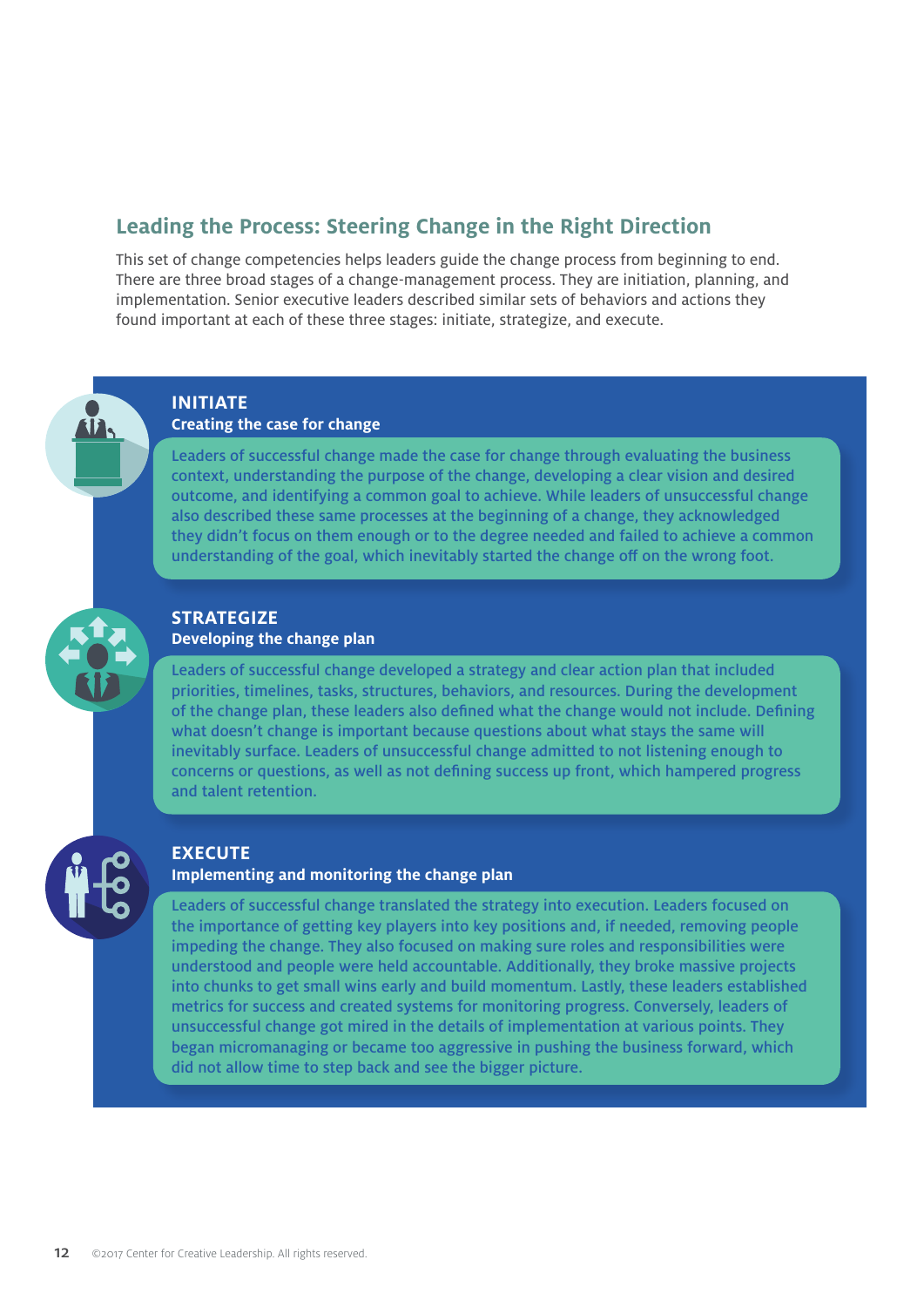## **Leading People: Providing Stability and Speed**

While the process side of change is well understood, leaders tend to neglect the people side of change. This set of change competencies describes leader behaviors that engage people throughout the change: support, sway, and learn.

#### **SUPPORT**

**Removing barriers so employees may engage in the change** 

Leaders of successful change described different types of barriers they had to help employees overcome while leading the change. These leaders focused on personal and professional barriers their employees experienced. Personal barriers included emotional reactions to change such as wounded egos and a sense of loss. These leaders made themselves available to those affected by the change. They listened to understand and coached employees through their reactions. Removing professional barriers included giving employees dedicated time and resources to work on the change, and reducing the amount of lower-priority work. Leaders of unsuccessful changes focused exclusively on results.

#### **SWAY**

#### Influencing specific key stakeholders or groups to gain their support and involvement

Leaders of successful change influenced specific and important stakeholders and groups to commit to the change process. Stakeholders included the board, C-suite executives, clients, functional heads, and employees. The approach these leaders used to sway involved telling employees stories about the big picture, and how the change would positively impact the industry and people's lives. Leaders of unsuccessful changes were more likely to avoid certain stakeholders rather than actively seek to influence them.

#### **LEARN**

#### **Gathering and using feedback to improve the approach to change**

Leaders of successful change asked a lot of questions, early and often, from a wider variety of stakeholders than did the leaders of unsuccessful change. They asked stakeholders about the competencies and skills required to keep pace with the change in the future. As these leaders gathered formal and informal feedback they continually made adjustments during all phases of the change. Asking questions helped employees feel included in the process, which increased the quality of the information received and the engagement of employees. Employees wanted to feel that change was done with them rather than to them. Xiv Leaders of unsuccessful change, however, didn't question approaches, weren't aggressive early enough in the change process, and didn't take the time to gather accurate information. As a result, they didn't know what actions to take.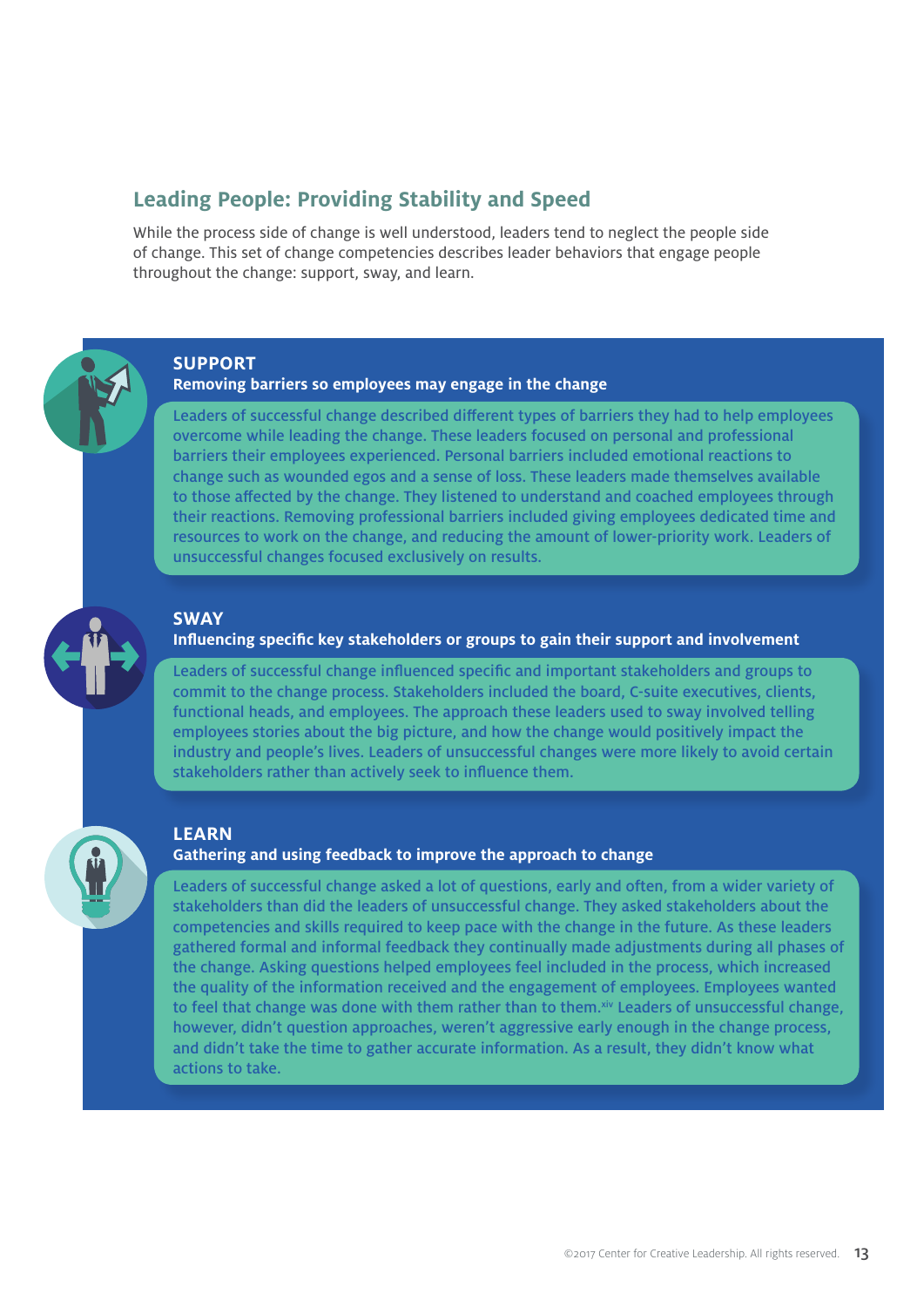## **THE THREE CHANGE TRAPS Warning signs that a change effort may be going down the wrong path**

The three Change Traps represent the pitfalls leaders of successful change avoided, and those that tripped up the leaders of unsuccessful change.

#### **CHANGE TRAP NO. 1: Passive Leading**

#### **Are you being too passive?**

Leaders of unsuccessful change described making assumptions, being too hands off, delegating too much, and being indecisive. These leaders became frustrated and, as a result, avoided others, didn't address certain issues, and stopped communicating with important stakeholders about the change. Leaders must find a balance between exerting too much control over the process and giving the change effort too little attention.

"I have probably kept more distance from this problem lately . . . and I have avoided these peers and have less contact with them." – Vice President, Manufacturing Company

#### **CHANGE TRAP NO. 2: Leading in Isolation**

#### **Are you going it alone?**

Leaders of unsuccessful change described the competitive nature that came out in themselves and others during the planning and implementation stage. This competitiveness led to a position of us versus them. This behavior led to assigning blame and fault to others. These leaders also described being too authoritative, ignoring the needs of employees, imposing their views, or controlling how people worked together by refusing to get out of silos to collaborate with others.

"I held firmly to my own beliefs for a long time without actively listening to the input [and] insight of others."

– Senior Vice President, Communications Company

#### **CHANGE TRAP NO. 3: Focusing on the Small Stuff**

#### **Where is your attention and focus?**

Leaders of unsuccessful change focused on day-to-day details and operational processes outside of the scope of the change. These leaders focused on the outcome or what of the change without also focusing on the process and why of the change.<sup>xv</sup>

"I was too much into the details, not allowing me to step back for a big picture perspective." – President and Chief Executive Officer, Real Estate Company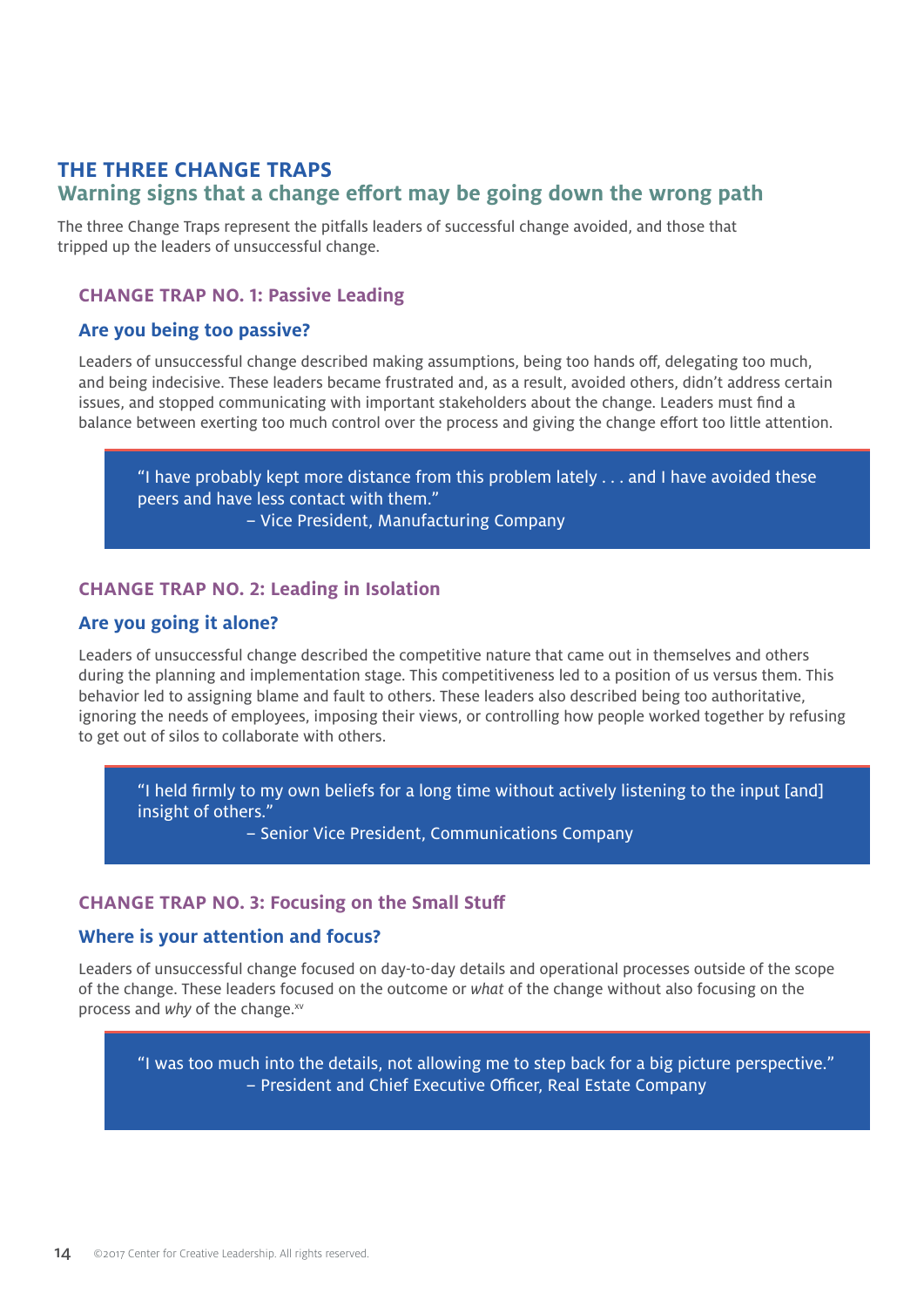## **THE TWO CHANGE DERAILERS Ways to guarantee a change effort will fail**

Leaders of unsuccessful change described two emotional responses—negativity and disengagement—that leaders of successful change did not describe. In every instance when a leader described feeling negative or disengaged, he or she also described a failed change initiative with lasting consequences on the people and the organizational culture.

### **What are you feeling?**

#### **CHANGE DERAILER NO. 1: Negativity**

Leaders of unsuccessful change were pessimistic about the change and described feeling impatient, angry, frustrated, and distrustful. These emotions became apparent to those around the leader and led to conflict, aggression, and other negative behaviors. While it is common for people to feel negative emotions during a change process, leaders of unsuccessful change lost perspective on the benefits of the change and allowed these emotions to damage relationships.

"I became angry at my boss, which aff ected our relationship and undermined our communication, a critical success factor for getting through crisis."

– General Manager, Technology Consulting Company

#### **CHANGE DERAILER NO. 2: Disengagement**

Leaders of unsuccessful change often described giving up or disengaging from the change initiative. They avoided responsibility, withheld their input, and stopped raising issues. As they disengaged, these leaders ignored problems, played it safe with superiors, and stopped promoting the change.

"I tried to collaborate initially, and assumed that would be reciprocated. When it was not, I withdrew and began to ignore the problem. I encouraged my team to work around it; however, it [became] too big of an issue to ignore."

– Vice President, Agricultural Company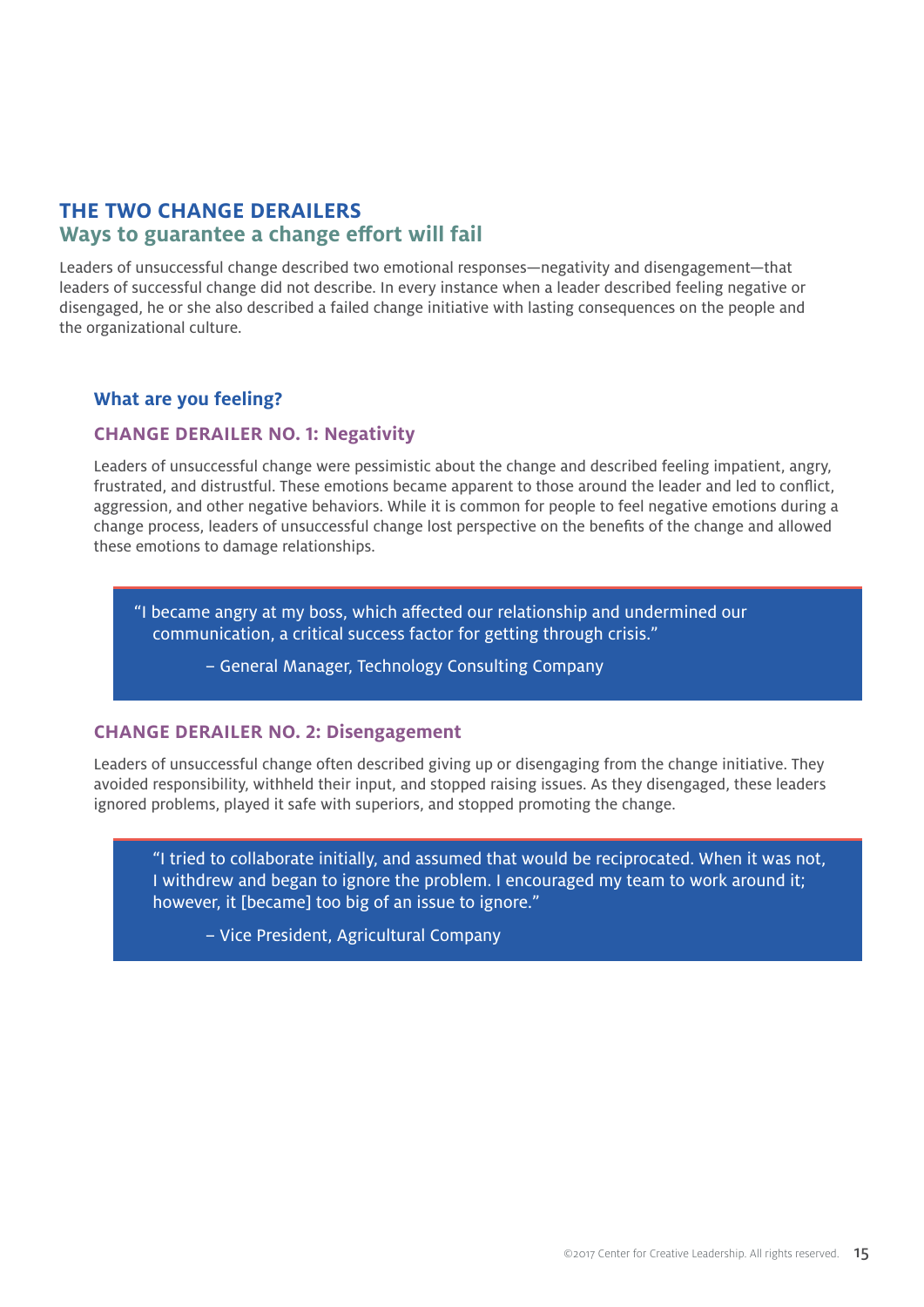# **What Happened in the Two Change Stories**

So which change effort was successful and which was unsuccessful? Did the new initiative lead to greater efficiencies and happier clients? Did the acquisition collapse under the weight of two different cultures?

Here is what these leaders shared in their own words:

#### **The New Initiative**

"Although I did enable the use of the new technology, and some people came on board, the initiative did not get traction. The employees had great difficulty seeing my vision and adapting to it. Even my direct reports did not fully embrace (the change); they simply couldn't see the benefits and I was unable to spell out the step-to-step process to get us there. Also, I was unable to get full executive team support. [The executive team] would agree to the concept, but when it came right down to it, they still wanted to call the shots, not having trust that my employees could deliver."

### **The Acquisition**

"I worked hard to keep people focused on the purpose of the acquisition, and I focused on how the acquisition aligned with the core values of both organizations. It was important to help the employees understand that they were part of something that would make a big and significant positive difference in many people's lives. We over communicated through face-to-face meetings with both employee teams, as well as in writing. We successfully accomplished [bringing the cultures together] and have retained the vast majority of the employees (even senior management) from both organizations."

These stories exemplify what we learned by tapping into the wisdom of people leading real changes with real consequences. Senior leaders experience similar challenges and must lead various types of change efforts. While each change effort has its own unique circumstances, there is a pattern to how leaders of successful and unsuccessful change think and behave while doing the work of change.

# **CHANGE TRAPS 3 SUCCESSFUL LEADERS AVOID**

# Recognize these warning signs so your change effort thrives.

- Being too hands-off
- Making assumptions
- Delegating too much
- Being indecisive

#### • Assigning blame

- Ignoring needs of employees
- Imposing their views
- Micromanaging
- **PASSIVE LEADING LEADING IN ISOLATION FOCUSING ON THE SMALL STUFF**
	- Focusing on unrelated work
	- Ignoring the process of change
	- Losing sight of the intended outcome

# **CHANGE DERAILERS 2 SUCCESSFUL LEADERS AVOID**



## Ways to guarantee your change effort will fail **NEGATIVITY DISENGAGEMENT**

- Being pessimistic
- Showing impatience & anger
- Feeling frustration & distrust
- Causing conflict
- Damaging relationships
- Giving up on the change initiative
- Avoiding responsibility
	- Withholding input
	- Ignoring problems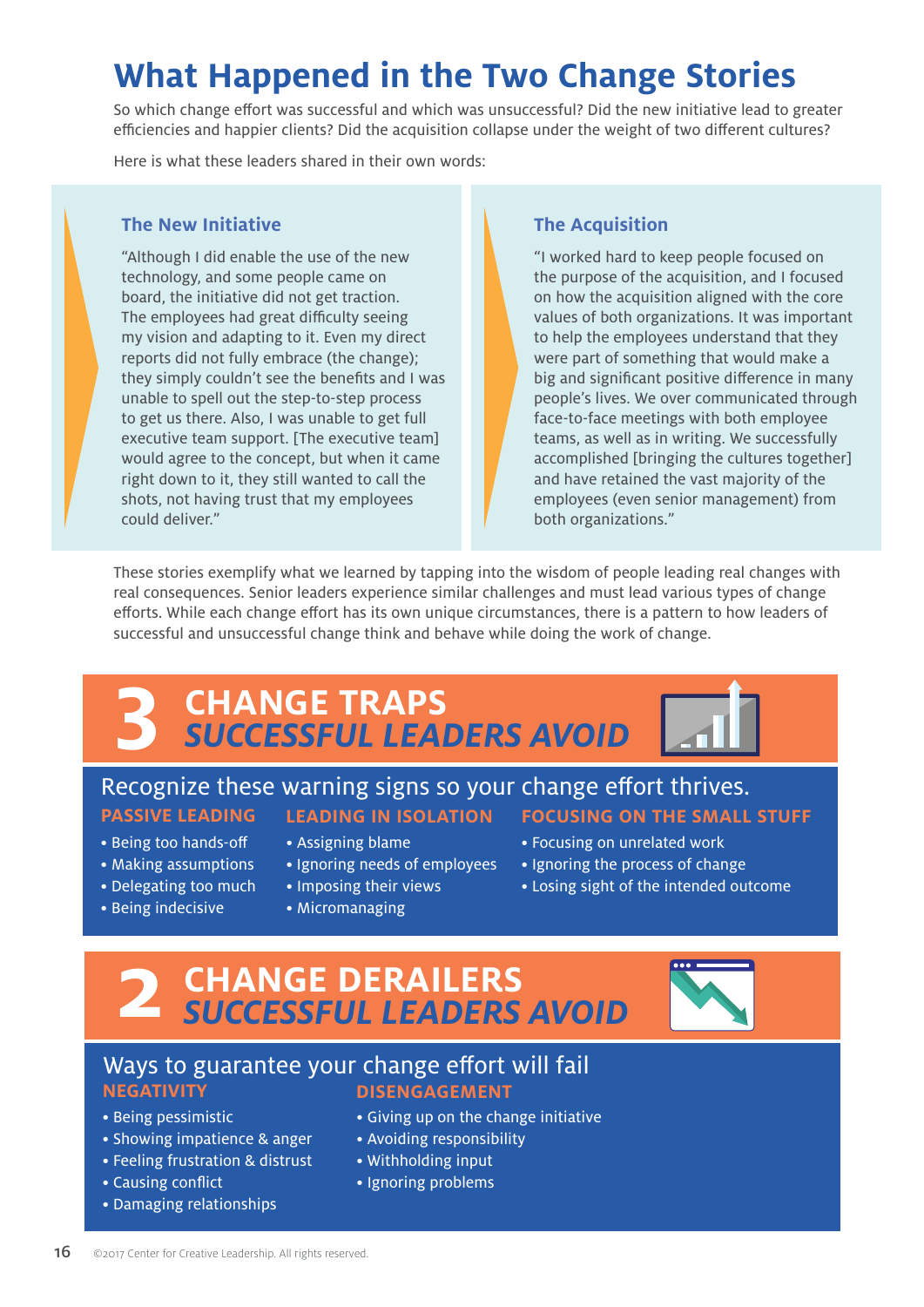

# **Be a Change-Capable Leader**

So what can you do to become a more change-capable leader? Think about a change you are currently leading. Consider how those around you would answer the key questions below. If you're not leading a change at the moment, reflect on a past experience you had leading change.

| Table 2                                      | <b>KEY QUESTION:</b><br><b>WOULD OTHERS SAY</b>                                          | <b>YOUR THOUGHTS</b> |
|----------------------------------------------|------------------------------------------------------------------------------------------|----------------------|
| <b>CHANGE COMPETENCIES</b>                   |                                                                                          |                      |
| <b>COMMUNICATE</b>                           | You frequently communicate<br>why this change is important?                              |                      |
|                                              | They clearly understand why we<br>are changing and the benefits?                         |                      |
| <b>COLLABORATE</b>                           | You include others early on in<br>decision making?                                       |                      |
|                                              | They feel part of the solution?                                                          |                      |
| <b>COMMIT</b>                                | You are role-modeling resilience<br>and enthusiasm?                                      |                      |
|                                              | They see a difference in your<br>approach and behaviors?                                 |                      |
| <b>CHANGE TRAPS</b>                          |                                                                                          |                      |
| <b>PASSIVE LEADING</b>                       | You are indecisive or avoiding<br>key stakeholders?                                      |                      |
|                                              | They are confused or unclear<br>about whether or not this<br>change is important to you? |                      |
| <b>LEADING IN ISOLATION</b>                  | You are trying to win by<br>beating others?                                              |                      |
|                                              | They feel blamed or at fault for<br>a lack of progress?                                  |                      |
| <b>FOCUSING ON THE</b><br><b>SMALL STUFF</b> | You are overwhelmed at work?                                                             |                      |
|                                              | They don't have enough time to<br>work on the change?                                    |                      |
| <b>CHANGE DERAILERS</b>                      |                                                                                          |                      |
| <b>NEGATIVITY</b>                            | You are angry and frustrated<br>about this initiative?                                   |                      |
|                                              | They no longer have a good<br>working relationship with you?                             |                      |
| <b>DISENGAGEMENT</b>                         | You have given up?                                                                       |                      |
|                                              | They think the change is<br>doomed to fail?                                              |                      |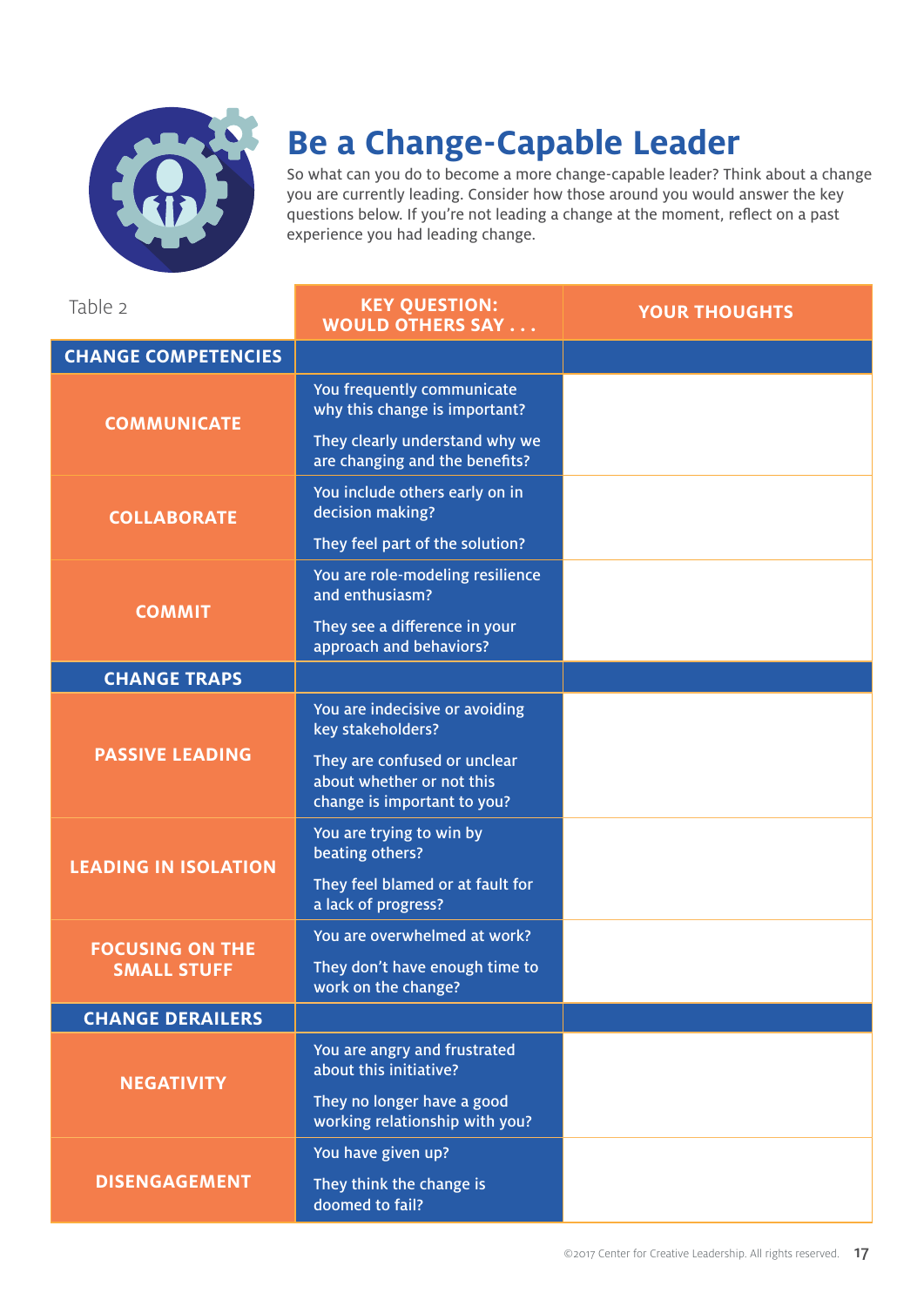# **About This Research**

The sample consisted of 275 top executives who participated in a senior leadership program at the Center for Creative Leadership (CCL®). This leadership development program, titled Leadership at the Peak, specifically targets top executives with more than 15 years of management experience, leadership responsibility for 500 or more people, and decision-making authority as members of the top management teams.

The mean age of the 275 interviewees was 49 years (SD =  $5.9$ ), with 221 being male and  $54$  being female. The majority (189) were Caucasian; with the remaining interviewees identifying as Other (69), African American (10), Asian (4), or Hispanic (3). In terms of their organizational level, 139 were in the executive category, 97 identified as tops, 9 identified as upper middles, and 30 did not answer. The majority of participants (206) were in the business sector, with the remaining 67 coming from the public sector. For a demographic comparison, see Table 3 on the next page.

Participants agreed to respond to research questions administered through an Internet survey and completed during the program. Out of the 275 participants, 148 described a successful challenge they experienced and the behaviors they did more of and less of during that time. The remaining 127 participants reflected on an unsuccessful challenge they experienced and the behaviors they did more of or less of during that time.

CCL is guided by the American Psychological Association's code of ethics regarding the use of an individual's personal data for research. This code is particularly concerned with protecting the rights of the person. Participants were made aware of what the purposes and uses of the research were and had the option to participate or not. They could quit at any time after beginning and could decide to have their information destroyed any time after completing any survey.

After responding to the research questions on experiences of navigating challenges, the participants' responses were stored in a secure database. Verbatim comments were uploaded into qualitative analysis software called NVIVO 10 (2012). Each challenge was then content-analyzed and thematically grouped by two separate experienced coders. Each coder analyzed the comments from the 275 participants separately to identify general themes in the data. The coders then met and discussed the similarities and differences in the results of their individual coding processes. A final set of codes were established, the responses were independently coded, analyzed by the authors, and the resulting themes are presented in this white paper.

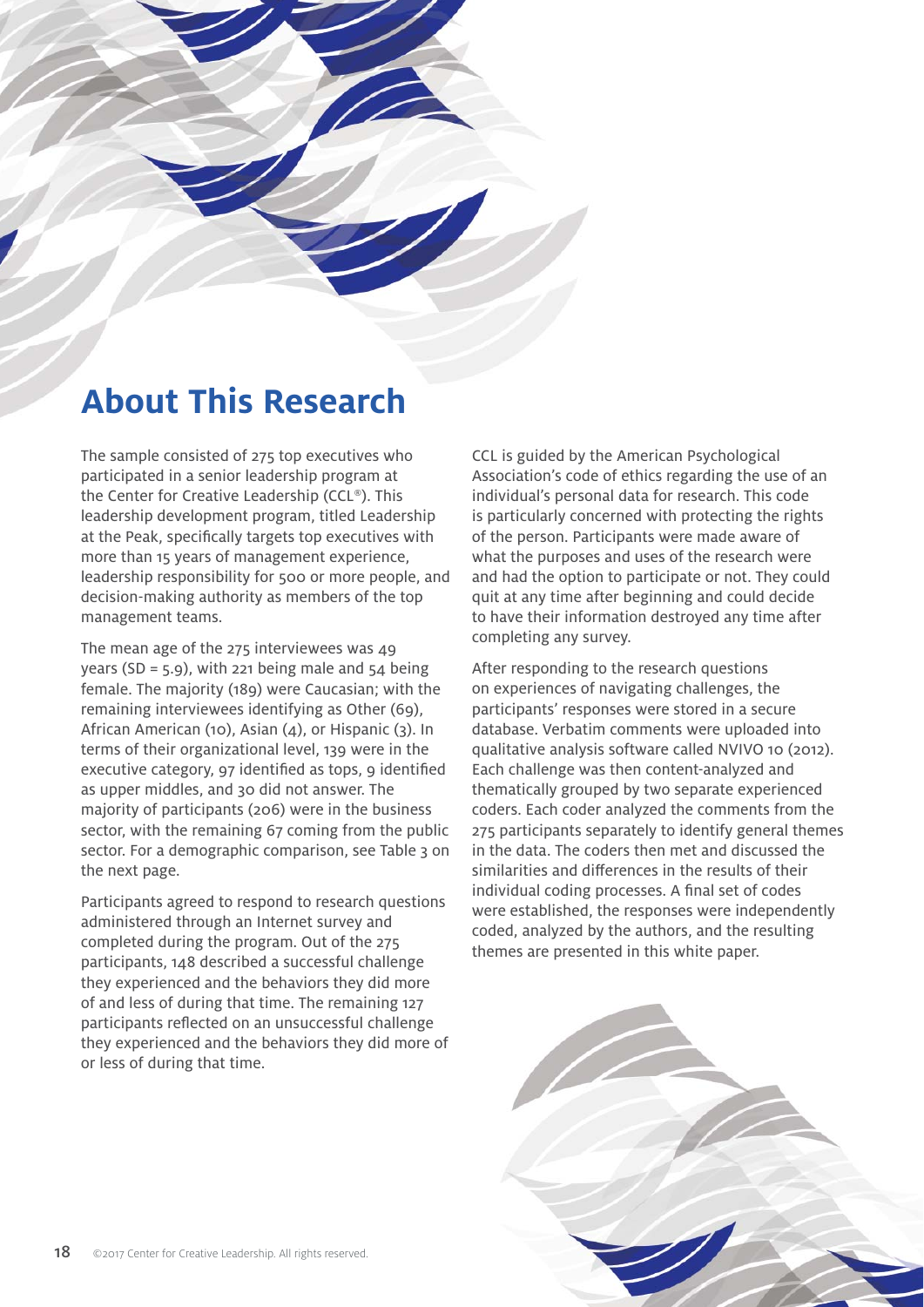## Table 3

| <b>DEMOGRAPHICS</b>          | <b>UNSUCCESSFUL SAMPLE N = 127</b>                      | <b>SUCCESSFUL SAMPLE N = 148</b>                        |
|------------------------------|---------------------------------------------------------|---------------------------------------------------------|
| <b>ORGANIZATIONAL LEVEL</b>  | Tops = $43$<br>Executives = $74$<br>Upper Middles $= 2$ | Tops = $54$<br>Executives = $65$<br>Upper Middles = $7$ |
| <b>GENDER</b>                | Women = $26$<br>$Men = 101$                             | Women = $23$<br>$Men = 120$                             |
| <b>AVERAGE AGE</b>           | 49.1                                                    | 49.0                                                    |
| <b>RACE/ETHNICITY</b>        | Caucasian = $92$                                        | Caucasian = $97$                                        |
|                              | Other = $26$                                            | Other = $49$                                            |
|                              | African American = $4$                                  | African American = $6$                                  |
|                              | Hispanic $= 2$                                          | Hispanic $= 1$                                          |
|                              | $NA = 3$                                                | Asian = $4$                                             |
|                              | Multiracial $= 1$                                       |                                                         |
| <b>ORGANIZATIONAL SECTOR</b> | Public = $29$                                           | Public = $38$                                           |
|                              | Business = $96$                                         | Business = $110$                                        |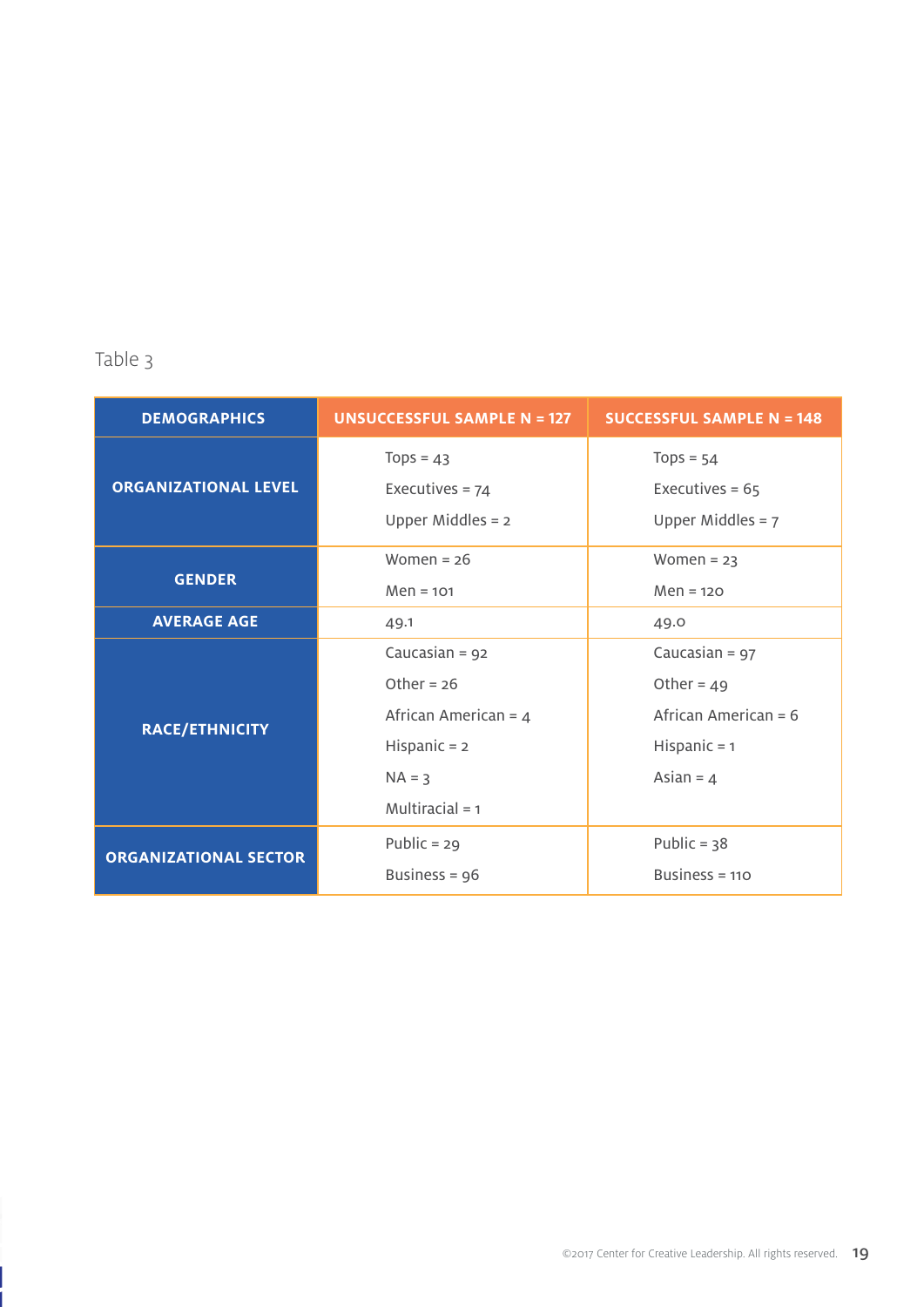# **Endnotes**

- $^\mathrm{i}$  For findings and analysis on senior executive challenges see The Conference Board research series CEO Challenge® (https://www.conferenceboard.org/ceo-challenge2016/), or Smith, R. and Campbell, M. (2010). C-suite challenges and the economic meltdown: What's next for senior leaders? People & Strategy, 33, 22–30.
- <sup>ii</sup> For research on change success rates, see Michael Beer and Nitin Nohria, "Cracking the Code of Change," Harvard Business Review, May-June 2000 Issue (https://hbr.org/2000/05/cracking-the-code-of-change); Scott Keller and Carolyn Aikens, "The Inconvenient Truth about Change Management: Why It Isn't Working and What do Do About It," McKinsey & Company report, 2008 (http://www.aascu.org/ corporatepartnership/McKinseyReport2.pdf).
- iii Some of the more popular change management models include: John Kotter's eight steps to transforming your organization in "Leading Change: Why Transformation Efforts Fail," Harvard Business Review, January 2007 Issue; the ADKAR® model from ProSci® (http://www.aascu. org/corporatepartnership/McKinseyReport2.pdf); Kurt Lewin's three phases of unfreeze, change, refreeze.
- iv Malcolm Higgs and Deborah Rowland produced foundational work on developing leadership capability to increase successful change and a model for change leader competence. See the articles: Higgs, M. & Rowland, D. (2000). Building change leadership capability: The quest for change competence. Journal of Change Management, (1), 2, 116–130. Higgs, M. & Rowland, D. (2001). Developing change leaders: Assessing the impact of a development programme. Journal of Change Management, (2), 1, 47–64.
- v See Leading Continuous Change: Navigating Churn in the Real World by Bill Pasmore
- vi For more information on how CCL defines leadership see Direction, Alignment, Commitment: Achieving Better Results Through Leadership by Cynthia McCauley and Lynn Fick-Cooper.
- vii See Leppitt, N. (June 2006). Challenging the code of change: Part 1. Praxis does not make perfect. Journal of Change Management, (6), 2, 121–142. ; Leppitt, N. (September 2006). Challenging the code of change: Part 2. Crossing the rubicon: Extending the integration of change. Journal of Change Management, (6), 3, 235–256.
- viii For a discussion on the people side of leading change see the CCL White Paper "Navigating Change: A Leader's Role (http://insights.ccl.org/ wp-content/uploads/2015/02/navigating-change-white-paper.pdf).
- <sup>ix</sup> The first step in John Kotter's change model is "create a sense of urgency." For more see Kotter's book Accelerate: Building Strategic Agility for a Faster-Moving World.
- <sup>x</sup> Oreg, S. & Sverdlik, N. (2011). Ambivalence toward imposed change: The conflict between dispositional resistance to change and the orientation toward the change agent. Journal of Applied Psychology, 96, 2, 337-349. In this article, the authors also state that a change agent can be perceived as a person, a group (such as management) or even the entire organization. For additional insight on employee reactions to change see the white paper "Change Comes at a Cumulative Cost: Make it Worth the Investment!" by Kristin Cullen-Lester and Bryan Edwards (http://insights.ccl.org/articles/white-papers/change-comes-at-a-cumulative-cost/).
- <sup>xi</sup> The importance of communicating "why" is supported by different streams of research. For example, in *Influence: Science and Practice 5th* edition, Robert Cialdini describes a principle of human behavior that says when we ask someone to do us a favor we are more likely to be successful if we provide a reason. Simon Sinek popularized focusing on "why" with his book Start with Why: How Great Leaders Inspire Everyone to Take Action (https://www.startwithwhy.com/).
- xii The role of networks, i.e. how people connect to one another, is an important factor in leading successful change. In the HBR article "The Network Secrets of Great Change Agents," Julie Battilana and Tiziana Casciaro found that change agents who were central in the organization's informal network had a clear advantage leading change, regardless of their position in the formal hierarchy (https://hbr. org/2013/07/the-network-secrets-of-great-change-agents). John Kotter also acknowledges the role networks play in change work in his book Accelerate: Building Strategic Agility for a Faster-Moving World.
- <sup>xiii</sup> The ability to change yourself in service of the change goal is about a leader's personal readiness to lead change. In Transforming Your Leadership Culture, John McGuire and Gary Rhodes define personal readiness to lead large scale change as "intentionality" (clarity about the vision, aspirations, and motivations to be an intentional guide of change), "control source" (loosen your own need for control and extend control to others), and "time sense" (seeing time as a resource and not a constraint; not forcing change to happen too quickly).
- <sup>xiv</sup> Try this activity from ExperiencePoint (http://www.experiencepoint.com), ask an audience to finish this sentence, "Change done to us feels like  $\ldots$  " Then have the audience finish this sentence, "Change done by us feels like  $\ldots$  " This has been done with multiple groups and the responses are strikingly similar.
- xv For an example of how Airbnb's CEO Brian Chesky stays focused on the big picture, see the Fortune magazine article, "The Education of Airbnb's Brian Chesky" (http://fortune.com/brian-chesky-airbnb/).

Images not in the public domain are designed by Freepik.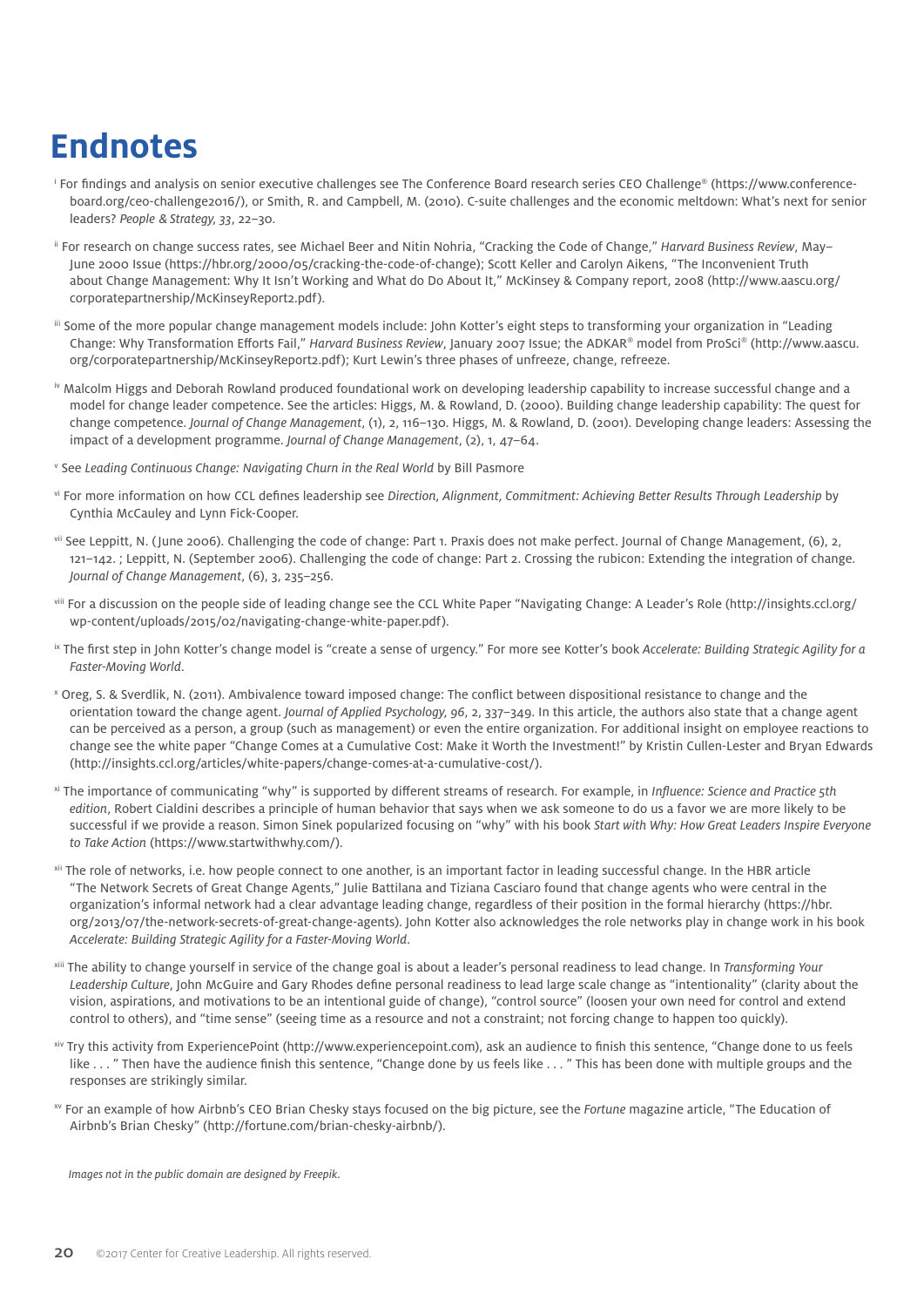# **About the Authors**

**Shannon Muhly Bendixen** is a faculty member at the Center for Creative Leadership's (CCL®) Colorado Springs campus. She is the lead researcher on understanding what is unique in regards to senior executive teams and what makes them most effective. She also manages the Ideas2Action project, which generates fresh ideas and identifies new trends from the thousands of leaders who attend CCL's open-enrollment programs each year. She explores new ways to respond to the unique demands of women in leadership roles and uncovers insights to help leaders become more effective.

**Michael Campbell** is a senior faculty member at CCL, and serves clients through facilitation, training, design, and research. He has developed solutions on topics such as leading change, talent and succession management, learning agility, resilience, building trust, and team effectiveness, and he has worked with high-potential leaders as well as senior executive leadership. He previously served as portfolio manager for CCL's open-enrollment program, Navigating Change.

**Corey Criswell** is a former senior faculty member at CCL's Colorado Springs campus. Engaged in both facilitation and research, Corey's work focused on such topics as executive presence, vision, lessons of experience, and the challenges of senior executive leadership. Through research, design, and facilitation, she worked with and supported clients representing manufacturing, banking, media, Olympic sport, national associations, law firms, and professional services organizations.

**Roland Smith, PhD,** is a senior vice president and managing director of CCL's Asia Pacific region. Roland guides CCL's regional strategy and operations in Asia Pacific with three offices in Singapore, India, and China. This includes an array of highly rated leadership development programs, organizational leadership solutions, and an extensive research agenda as well as several organizational change and transformational initiatives. He is also responsible in building strong alliances with institutions throughout Asia Pacific in the field and practice of leadership.

To learn more about this topic or the Center for Creative Leadership's programs and products, please contact our Client Services team.

+1 800 780 1031 +1 336 545 2810 info@ccl.org